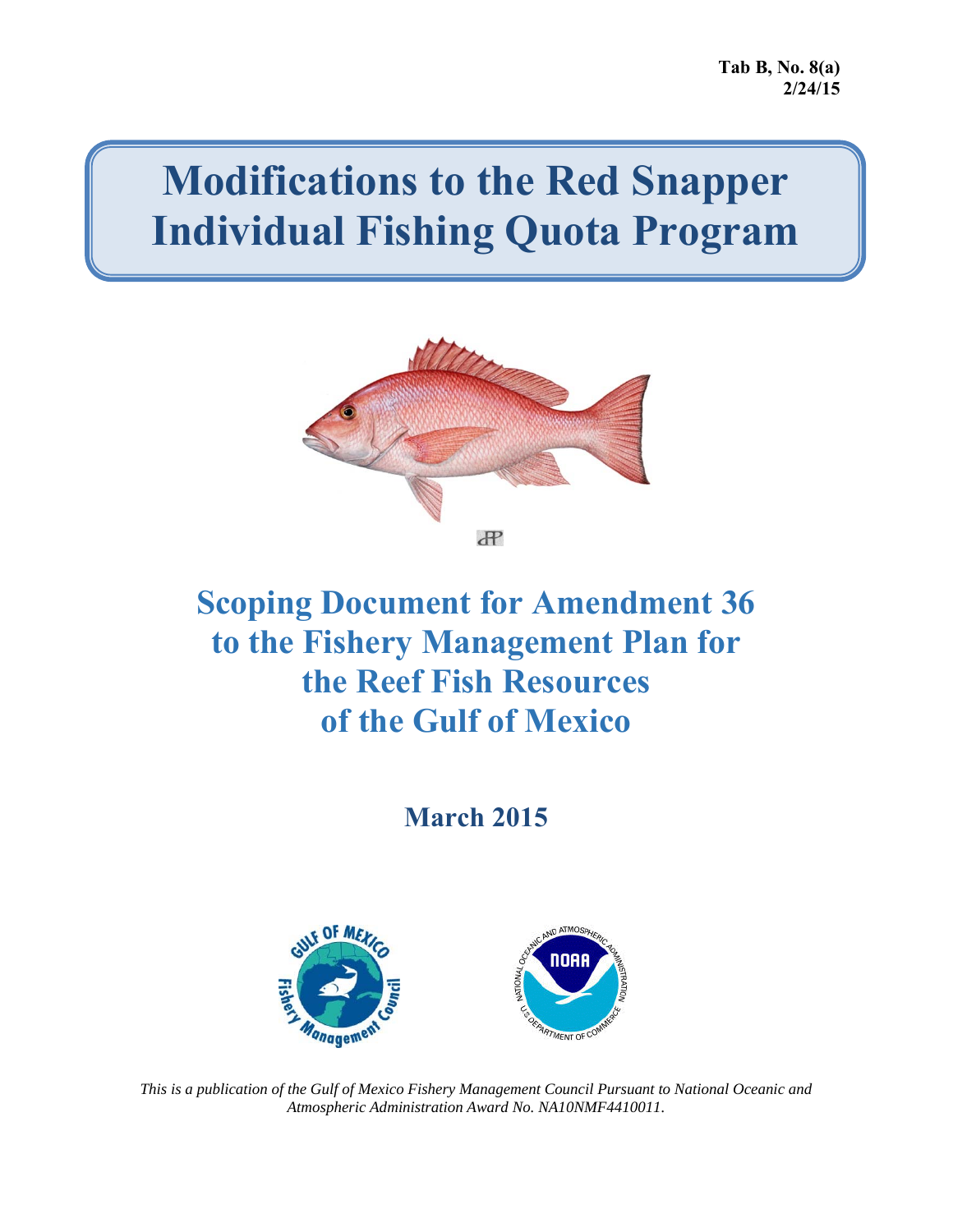This page intentionally blank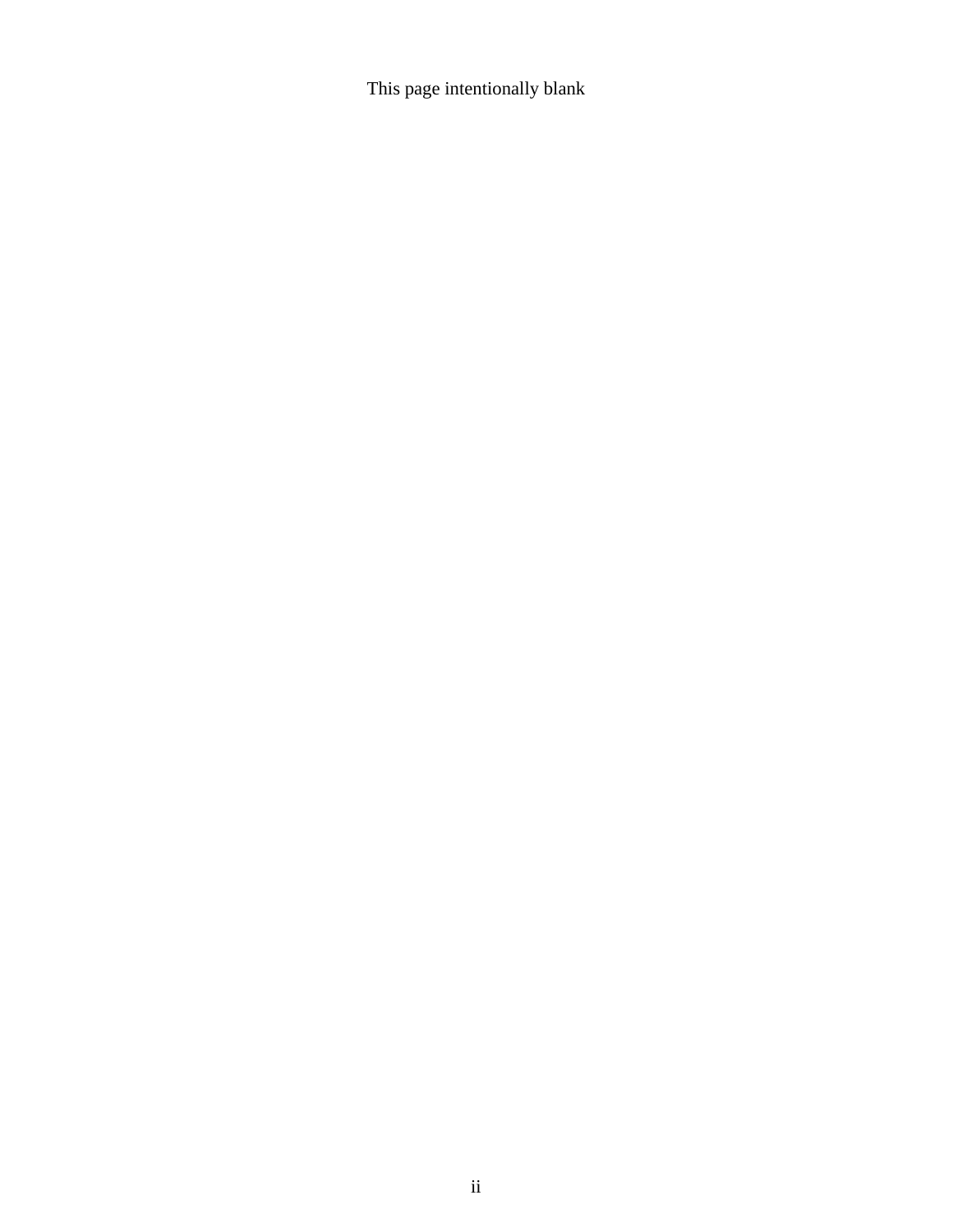# **ABBREVIATIONS USED IN THIS DOCUMENT**

| Council              | <b>Gulf of Mexico Fishery Management Council</b>         |
|----------------------|----------------------------------------------------------|
| GT-IFQ               | grouper-tilefish individual fishing quota (program)      |
| Gulf                 | Gulf of Mexico                                           |
| <b>IFQ</b>           | individual fishing quota                                 |
| Magnuson-Stevens Act | Magnuson-Stevens Fishery Conservation and Management Act |
| <b>MSY</b>           | maximum sustainable yield                                |
| <b>NMFS</b>          | <b>National Marine Fisheries Service</b>                 |
| <b>NOAA</b>          | National Oceanic and Atmospheric Administration          |
| OY                   | optimum yield                                            |
| <b>PP</b>            | public participant                                       |
| RS-IFQ               | red snapper individual fishing quota (program)           |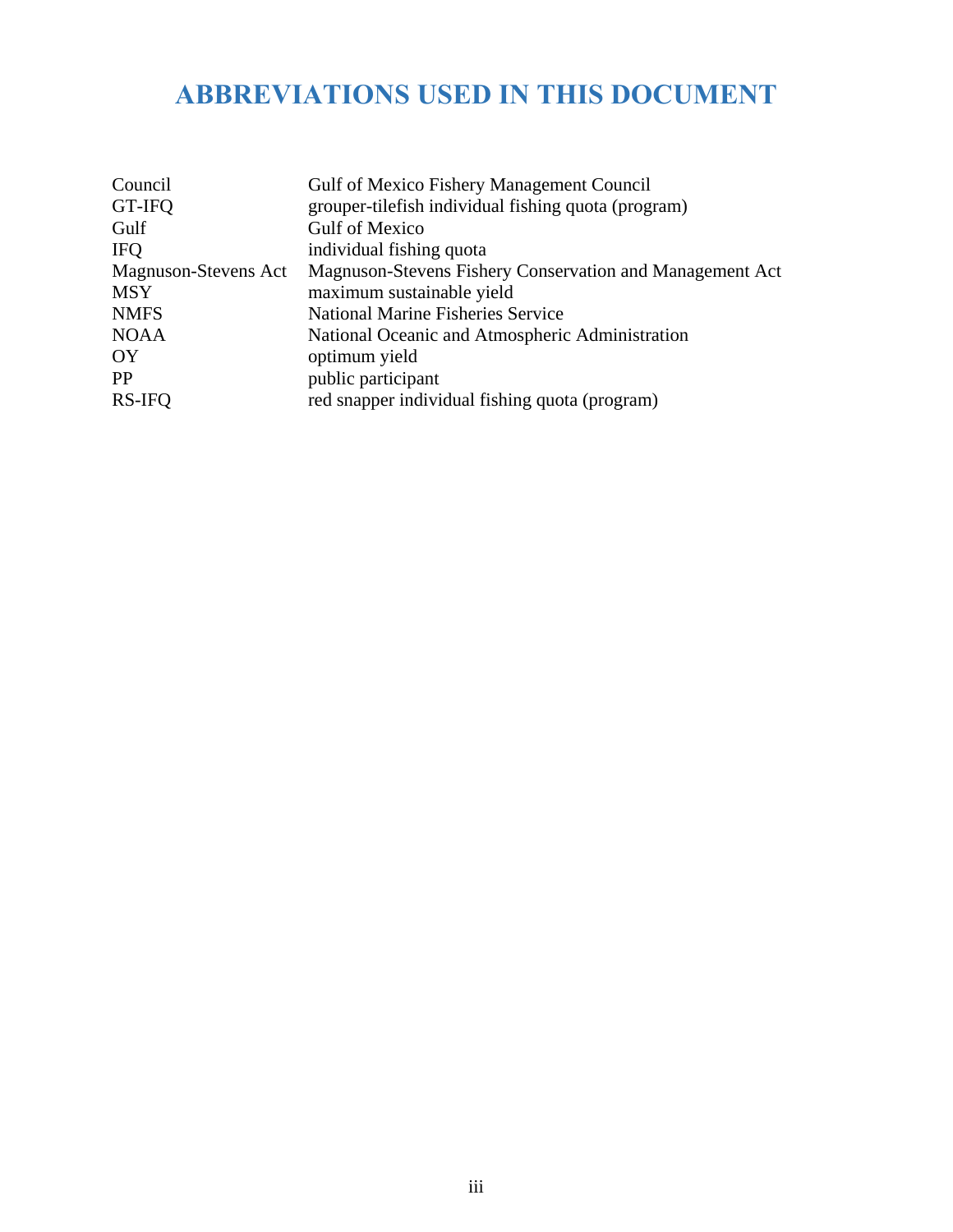# **TABLE OF CONTENTS**

| 2. Inactive Accounts and Redistribution of IFQ Shares to Address Regulatory Discards 11 |
|-----------------------------------------------------------------------------------------|
|                                                                                         |
| 4.                                                                                      |
|                                                                                         |
|                                                                                         |
|                                                                                         |
|                                                                                         |
|                                                                                         |
|                                                                                         |
|                                                                                         |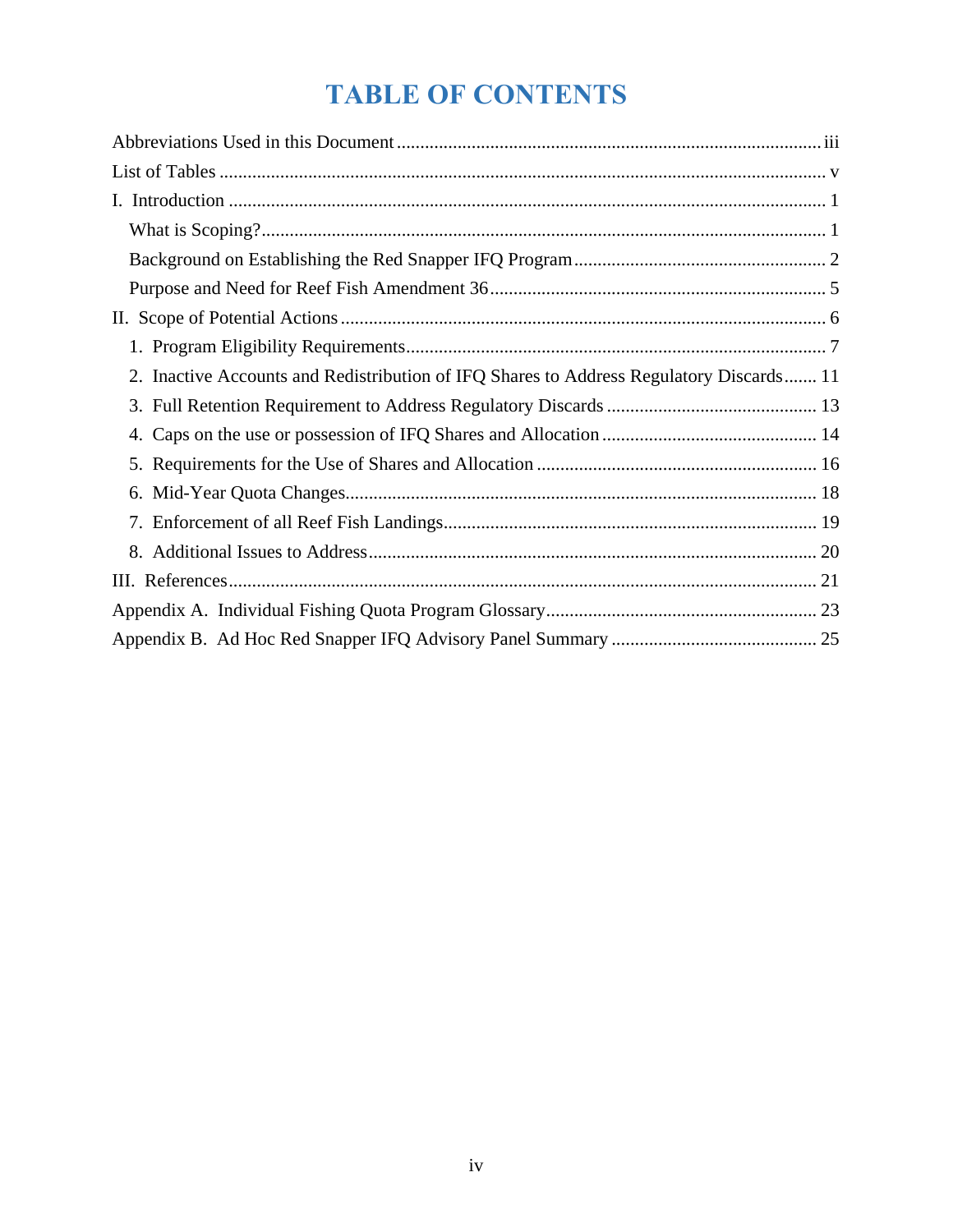# **LIST OF TABLES**

| <b>Table 2.</b> RS-IFQ shareholdings by entities with and without a commercial reef fish permit 8 |  |
|---------------------------------------------------------------------------------------------------|--|
|                                                                                                   |  |
| <b>Table 4.</b> Comparison of two potential changes (Options a and b) to program eligibility      |  |
|                                                                                                   |  |
| Table 5. Accounts with remaining allocation by account status (active or inactive) 11             |  |
|                                                                                                   |  |
|                                                                                                   |  |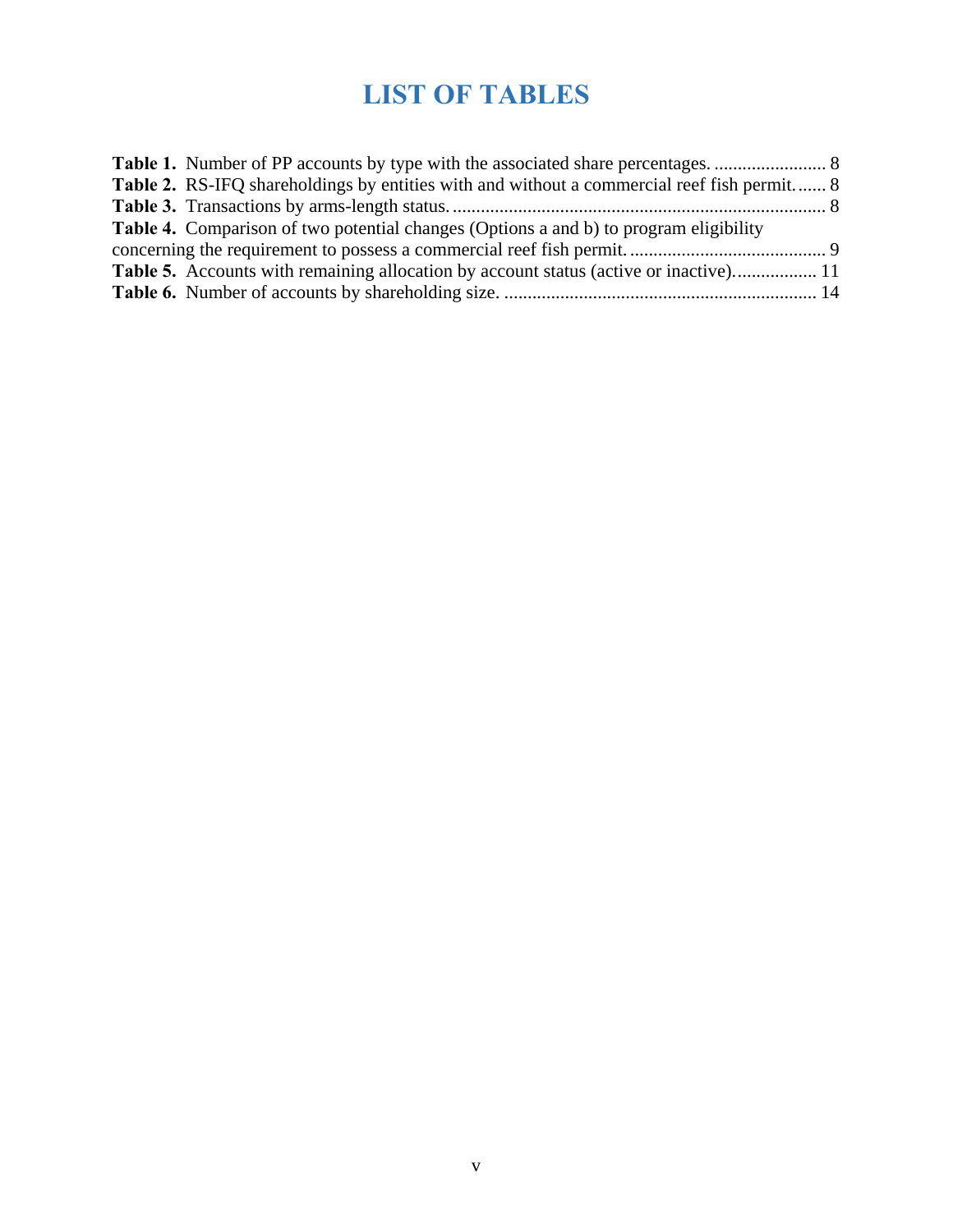# **I. INTRODUCTION**

Reef Fish Amendment  $26<sup>1</sup>$  (GMFMC 2006) established the red snapper individual fishing quota (RS-IFQ) program in the Gulf of Mexico (Gulf). The objectives of the program were to reduce overcapitalization in the commercial harvest of red snapper, and to the extent possible, the problems associated with the derby fishery. As mandated by the Magnuson-Stevens Fishery Conservation and Management Act (Magnuson-Stevens Act) and by Amendment 26, the Gulf of Mexico Fishery Management Council (Council) and National Marine Fisheries Service (NMFS) collaboratively conducted a 5-year review<sup>2</sup> of the RS-IFQ program (GMFMC and NMFS 2013), which was formally approved at the April 2013 Council meeting. The Council proceeded to appoint an Ad Hoc Red Snapper IFQ Advisory Panel to assist in recommending improvements to the program by identifying potential changes to the RS-IFQ program (Appendix A). The Council discussed a list of issues as potential modifications to the program at its February and April 2014 meetings and made modifications to the list. At its August 2014 meeting, the Council requested development of this scoping document to begin considering potential modifications to improve the performance of the RS-IFQ program.

# *This Scoping Document aims to:*

- Provide an overview of the Red Snapper IFQ Program including its history, the purpose and need, and program objectives.
- Describe a range of potential changes to the Red Snapper IFQ Program.
- Provide questions to facilitate public feedback regarding the potential changes. Feedback may propose a solution, or offer support or opposition for a potential change or issue, and is most useful when accompanied by supporting rationale.

# **What is Scoping?**

Scoping is the initial stage of the regulatory process in which the Council seeks input from other agencies, organizations, and the public on a management issue. Scoping is the first and best opportunity for the public to make suggestions or to raise issues and concerns before the Council begins developing an amendment, and can be thought of as a brainstorming process. At this early stage, the Council intends to identify the scope of issues to be addressed in the plan amendment, and seeks public input on the preliminary scope of issues. Public input is important in identifying potential impacts, reasonable alternatives, and novel solutions which may improve the performance of the RS-IFQ program. After receiving input obtained during the scoping

 $\overline{a}$ <sup>1</sup> Reef Fish Amendment 26 to Establish a Red Snapper Individual Fishing Quota Program:

http://www.gulfcouncil.org/Beta/GMFMCWeb/downloads/Amend26031606FINAL.pdf 2

<sup>&</sup>lt;sup>2</sup> Red Snapper 5-year Review: http://www.gulfcouncil.org/docs/amendments/Red%20Snapper%205-

year%20Review%20FINAL.pdf The report's conclusion section is provided in Appendix B.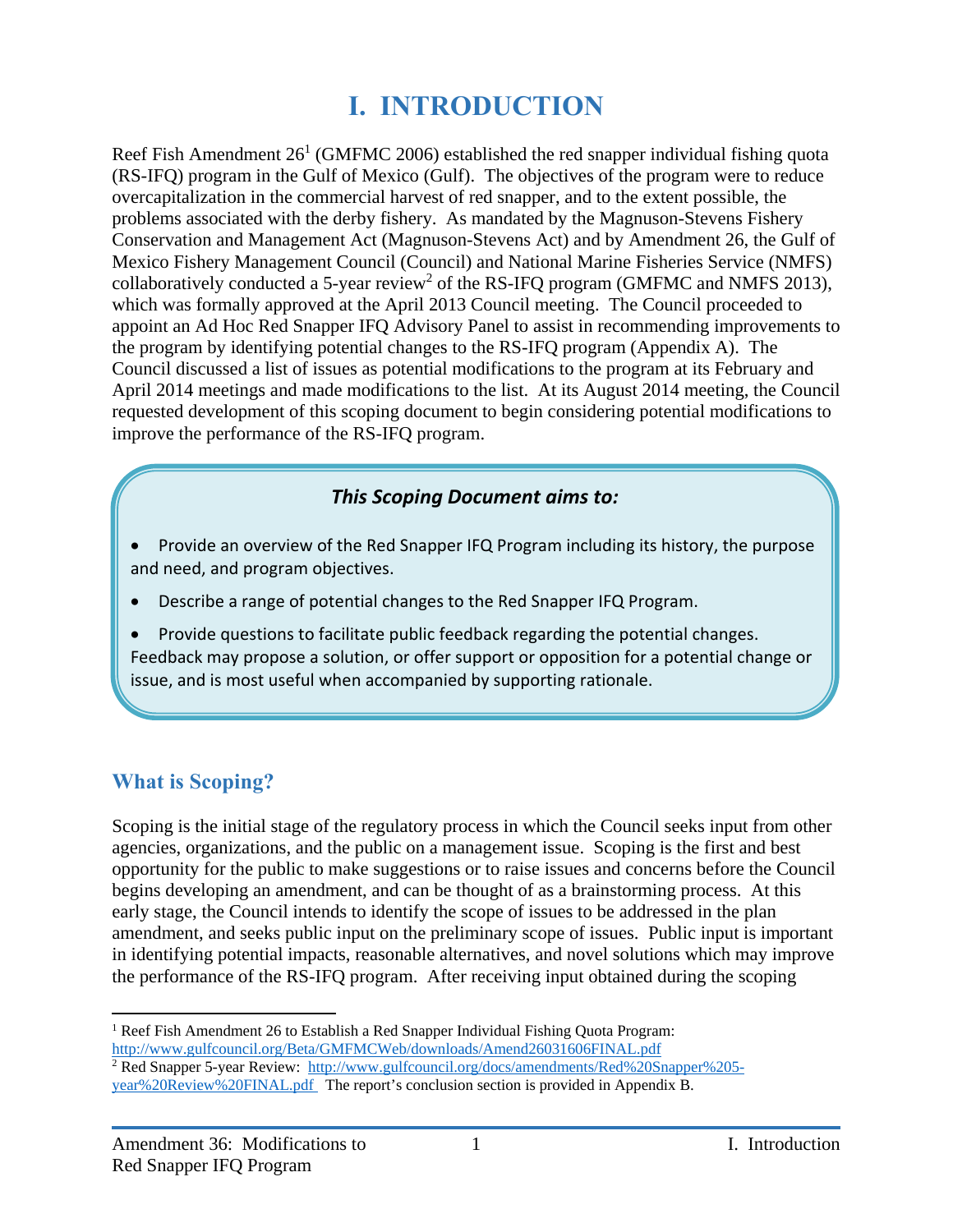process, the Council will review and refine the potential actions in the development of management options which focus on the significant issues for further consideration. Following development of the actions and alternatives, the public hearing process will begin and the public will have the opportunity to comment on the actions and alternatives under consideration. Public input will continue to be considered as the Council deliberates and chooses the most appropriate action.

# **Background on Establishing the Red Snapper IFQ Program**

Prior to establishing the RS-IFQ program, the Gulf commercial red snapper fleet was overcapitalized, which means the collective harvest capacity of fishery vessels and participants was in excess of that required to efficiently take their share of the total allowable catch (Agar et al. 2014; Leal et al. 2005; Weninger and Waters 2003). This overcapacity caused commercial red snapper regulations to become increasingly restrictive over time, resulting in derby-type conditions where participants compete with each other to harvest as many fish as possible before the quota is met and the fishery is closed (Weninger and Waters 2003). Solis et al. (2014) estimated that about one-fifth of the existing fleet could harvest the current commercial quota.

Derby fishing creates negative social and economic conditions, which include reducing or eliminating considerations about weather conditions in deciding when to fish, adversely affecting safety at sea; flooding the market with fish, which depresses ex-vessel prices and reduces producer surplus; and increasing competition which exacerbates user conflicts (Waters 2001). Further, derby fishing can unnecessarily adversely affect target and non-target stocks by providing participants less flexibility in deciding when, where, and how to fish.

An IFQ program surfaced as a tool with strong potential for effectively addressing the problems for commercial red snapper fishing. Although originally identifying a license limitation program as the preferred management approach, the Council ultimately voted in favor of an IFQ program. This decision was informed by public comments, and was based on the determination an IFQ program would better resolve or reduce chronic problems related to overcapacity and derby conditions. Per the Magnuson-Stevens Act, the adoption of the RS-IFQ program in the Gulf required two referenda among eligible program participants: an initial referendum before development of the amendment and a final referendum before the amendment was submitted to the Secretary of Commerce.

The IFQ program was intended to help the Council address overfishing by reducing the rate of discard mortality that normally increases with increased fishing effort in overcapitalized fisheries (NRC 1999; Leal et al. 2005). IFQs provide the opportunity to better utilize fishing and handling methods, increase economic efficiency, and reduce bycatch of non-targeted species. Improving catch efficiency may also result in a decrease in regulatory discards of red snapper and other reef fish species by allowing fishermen the choice on when and where to fish. Additionally, the slower paced fishing and transferability of quota under the IFQ program supports consolidation of the fishery, allowing fewer fishermen to operate over a longer season.

Amendment 26 evaluated a wide range of alternatives for various IFQ program components related to: program duration; ownership caps and restrictions; initial eligibility requirements; initial allocation of quota shares; appeals; transfer eligibility requirements; adjustments in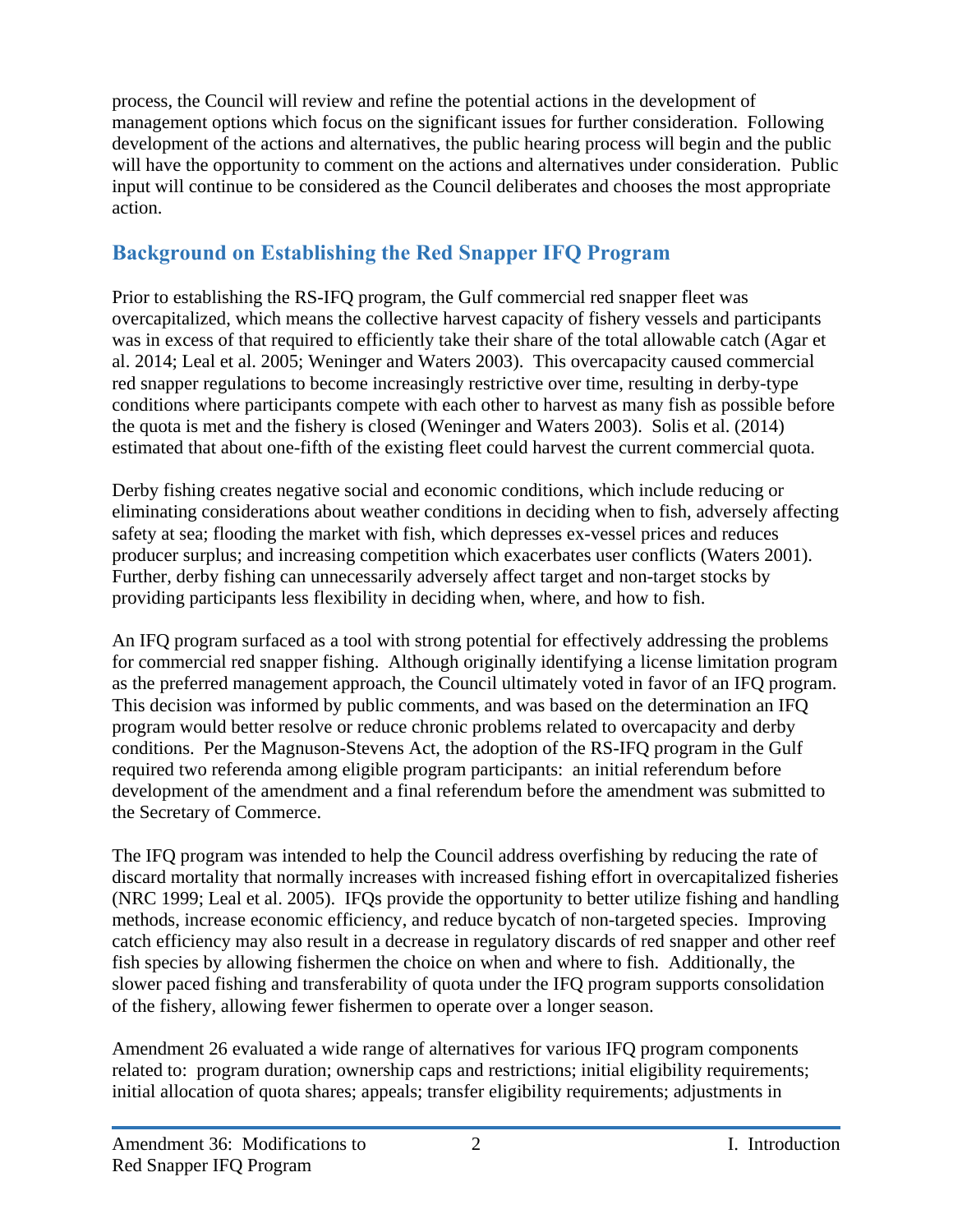commercial quota; enforcement; and administrative fees. The Council's intent was to design an IFQ program that best balances social, economic, and biological tradeoffs, and improves the fishery's ability to achieve fishery goals and objectives, including optimum yield (OY).

# **Conclusions from the 5-year Review**

The original purpose and need defined in Amendment 26 (GMFMC 2006), reads as follows:

*The purpose of the IFQ program proposed in this amendment is to reduce overcapacity in the commercial fishery and to eliminate, to the extent possible, the problems associated with derby fishing, in order to assist the Council in achieving OY.* 

National Standard 1 of the Magnuson-Stevens Act mandates conservation and management measures prevent overfishing and achieve OY from a fishery. OY is defined as the amount of fish that will provide the greatest overall benefit to the nation, particularly with respect to food production and recreational opportunities. OY must take into account the protection of marine ecosystems and is prescribed based on the maximum sustainable yield (MSY) from the fishery, as reduced by any relevant economic, social, or ecological factors. In practice, the commercial sector's share of the quota is equivalent to the sector's share of OY for the red snapper fishery. Commercial harvests that are equal or very close to the quota without exceeding it would be consistent with the prevention of overfishing and achievement of OY mandated by the Magnuson-Stevens Act.

The RS-IFQ program 5-year review (GMFMC and NMFS 2013) evaluated the progress of the program towards achieving its goals and objectives. The performance of the RS-IFQ program in achieving OY was assessed by measuring its ability to constrain harvest at or below the quota while allowing RS-IFQ participants to harvest as much red snapper as possible. Recommendations from the review have been presented to the Council and incorporated into the potential changes included in this scoping document. As part of the process of considering program modifications, the Council may wish to evaluate modifications to continue progress towards the program's goals and objectives, to improve program performance, participant satisfaction, and to continue assisting the Council in achieving OY.

The conclusions of the RS-IFQ program 5-year review<sup>3</sup> are:

# *Participant Consolidation and Overcapacity*

Conclusion 1: The RS-IFQ program has had moderate success reducing overcapacity, however economic analyses indicate that additional reductions in fleet capacity are still necessary.

# *Achievement (or Harvesting) of Optimum Yield*

Conclusion 2: The RS-IFQ program has been successful in reducing quota overages, which is consistent with the achievement of OY. Landings have averaged greater than

 $\overline{a}$ <sup>3</sup> The full supporting summaries for each conclusion are provided in Appendix B. The entire Red Snapper IFQ Program 5-year review may be accessed at http://www.gulfcouncil.org/docs/amendments/Red%20Snapper%205year%20Review%20FINAL.pdf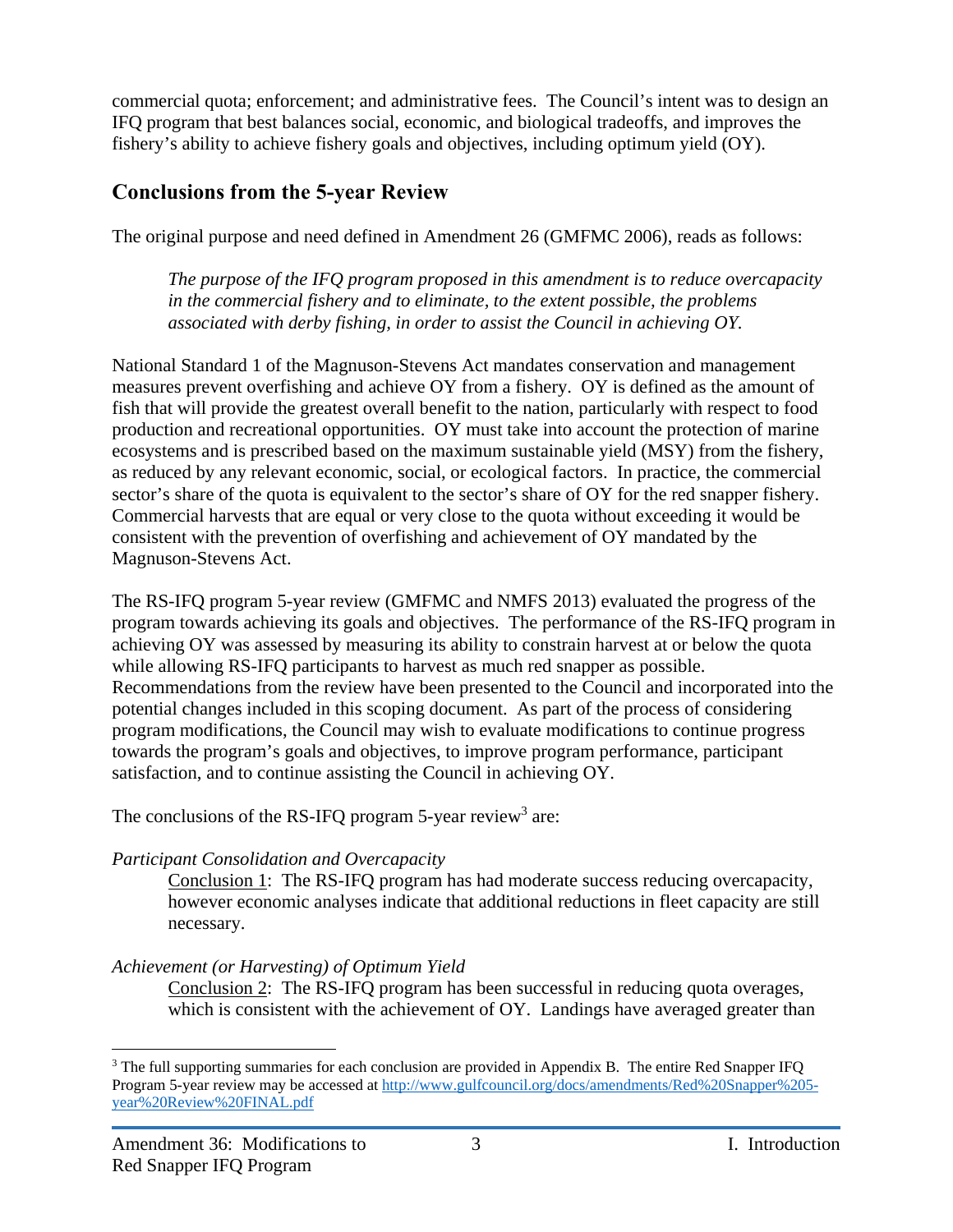95% of the commercial quota; however, many inactive accounts remain and account for as much as 1.5% of the commercial quota.

#### *Mitigating the Race to Fish and Safety at Sea*

Conclusion 3: The RS-IFQ program was successful at mitigating the race to fish providing fishermen with the opportunity to harvest and land red snapper year-round. Inflation-adjusted share, allocation, and ex-vessel prices increased, indicating that fishermen were successfully maximizing profits and had increased confidence in the RS-IFQ program. Safety at sea has increased and annual mortalities related to fishing have declined since the RS-IFQ implementation. [According to Boen and Keithly (2012),] medium and large shareholders perceive that the RS-IFQ program has improved safety at sea.

#### *Biological Outcomes*

Conclusion 4: The implementation of the RS-IFQ program coupled with revisions to the red snapper rebuilding plan and reductions in quota and the commercial size limit, have all contributed to lower commercial fishing mortality rates and reduced discards. The RS-IFQ system has also prevented commercial quota overruns, which were frequent prior to RS-IFQ implementation. Discards continue to be high in the eastern Gulf where a large percentage of legal-sized red snapper are discarded by fishermen due to a lack of allocation.

#### *Social Impacts*

Conclusion 5: Large shareholders and western Gulf shareholders are generally more supportive of the RS-IFQ program than small to medium shareholders and those from the eastern Gulf. Entry and participation in the red snapper fishery is now more difficult and costly due to the increased costs of shares and allocation. Consolidation has resulted in less competition for harvest and higher revenues per trip. Crew sizes are smaller, but the ability to hire and keep stable crews has improved. The increase in the number of shareholders not landing any fish has led to perceptions that many are profiting from the program at the expense of hard-working fishermen.

#### *Enforcement and Program Administration*

Conclusion 6: RS-IFQ participants are generally satisfied with the IFQ online system and customer service when contacting NMFS and the 24-hour call service for advance landing notifications. Vessel monitoring systems, notification requirements, and random dockside inspections aid enforcement in monitoring program compliance; however, a variety of enforcement violations have been identified. Compliance has improved since RS-IFQ program implementation but additional enforcement efforts may be necessary to deter violations. IFQ program expenses currently exceed the 3% cost recovery collected for program administration, research, and enforcement.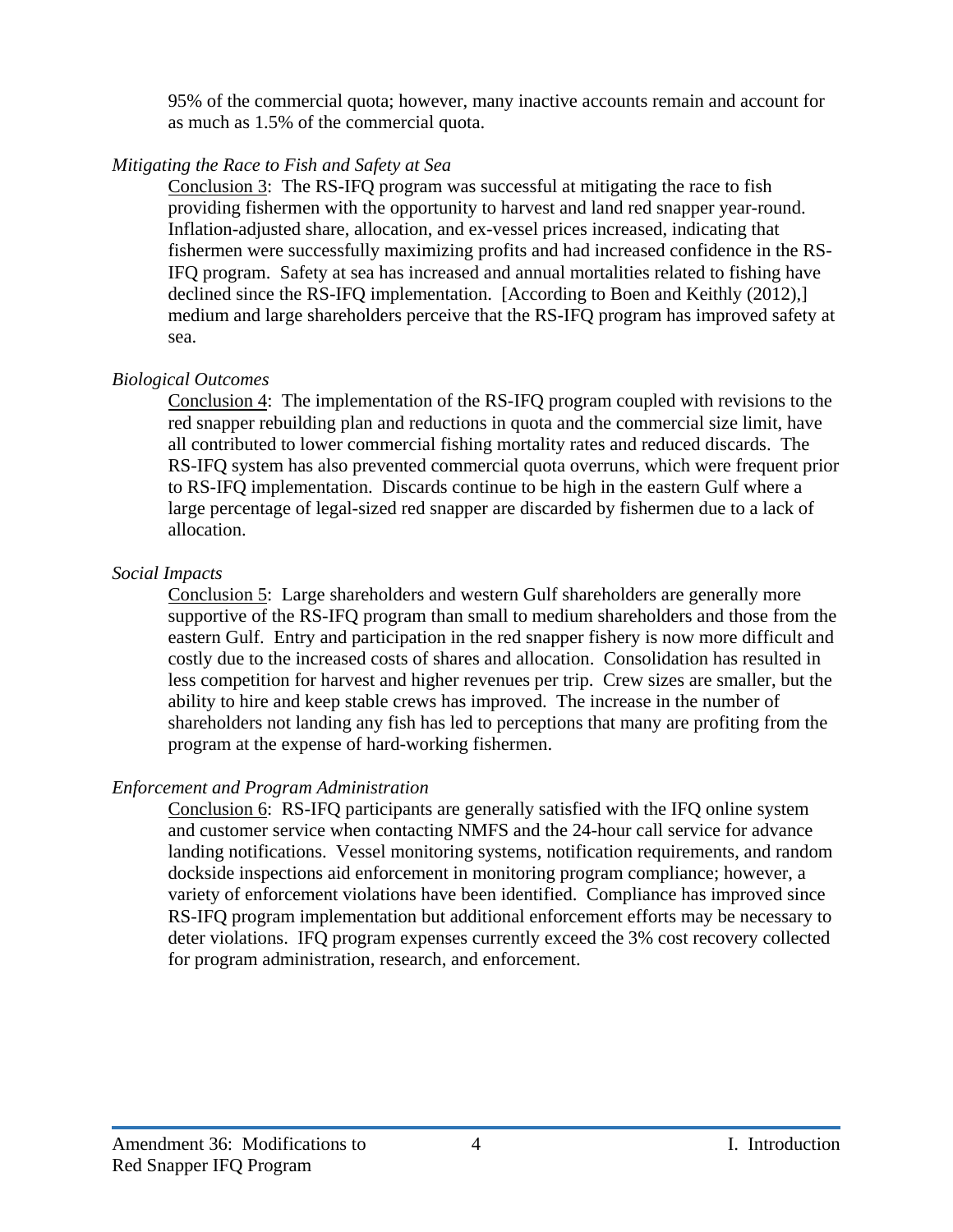# *IFQ Program Basics*

- An IFQ **share** is a percentage of the red snapper commercial quota assigned to an IFQ participant, or shareholder. IFQ **allocation** refers to the actual pounds of red snapper represented by the shares that is possessed, landed, or sold during a given calendar year.
- At the beginning of each year, allocation is distributed to shareholders based on the share percentage held by the IFQ shareholder and the annual quota. Shares (percentage of the quota) and allocation (pounds available for the year) can be transferred among IFQ program participants; the transfer of shares equates to a sale of ownership of those shares and the transfer of allocation is a onetime transaction for the right to catch the quantity of pounds sold, often referred to as "leasing" by the public.
- **Appendix A** contains a glossary of terms used in the IFQ program.

# **Grouper-Tilefish IFQ program**

In 2010, the multi-species Grouper-Tilefish IFQ program (GT-IFQ) was established. Although the program was established and IFQ shares distributed independently of the RS-IFQ program, both programs use the same web-based monitoring and reporting system. Therefore, the same shareholder, vessel, and dealer accounts are used to participate in both programs (i.e., a fisherman has one IFQ account that can be used for both the RS-IFQ and GT-IFQ programs). Additionally, shareholder accounts may hold and transfer shares and allocation from both programs, as well as land species in both programs. In 2013, of the 399 accounts with shares in the RS-IFQ program, 71% of those accounts also held shares in the GT-IFQ program. In that same year, of the 599 accounts that held red snapper allocation, 79% also held allocation in the GT-IFQ program; of the 368 vessels landing red snapper, 91% also landed grouper or tilefish. In addition, both programs follow the same regulations for landing notifications, offloading, costrecovery fees, and account status determinations. Thus, while evaluating modifications to the RS-IFQ program, it will be important to consider the potential effects such changes may have on the GT-IFQ program.

# **Purpose and Need for Reef Fish Amendment 36**

The purpose of this action is to consider modifications to improve the performance of the RS-IFQ program. The need is to prevent overfishing; to achieve, on a continuing basis, the optimum yield from federally managed fish stocks; and to rebuild a stock that has been determined to be overfished.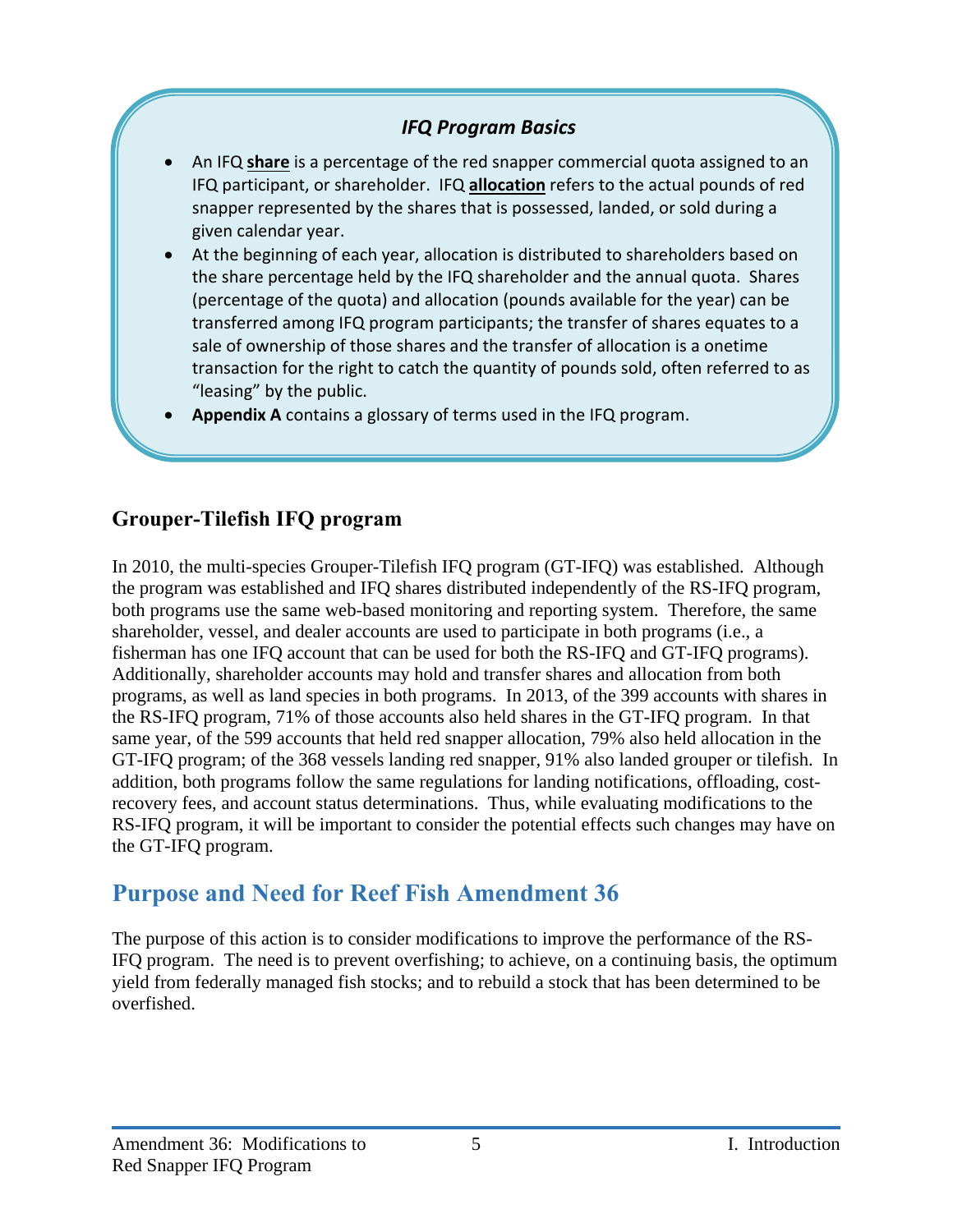# **II. SCOPE OF POTENTIAL ACTIONS**

The potential changes to the RS-IFQ program presented in this document were initially compiled from three sources: 1) previous Council discussions, 2) the conclusions and recommendations of the RS-IFQ program 5-year review, and 3) recommendations made by the Ad Hoc Red Snapper IFQ Advisory Panel. Administrative changes suggested to date, including changes proposed by the Ad Hoc Red Snapper IFQ Advisory Panel were omitted from this document because they were considered and included in a recently published rule [79 FR 15287, March 19, 2014<sup>4</sup>]. A summary of the administrative changes was discussed at the April 2014 Council meeting.

Per the Magnuson-Stevens Act, the adoption of the RS-IFQ program in the Gulf required two referenda among eligible program participants: an initial referendum before development of the amendment and a final referendum before the amendment was submitted to the Secretary of Commerce. A list of potential changes to the RS-IFQ program generated from the three sources above was submitted to NOAA General Counsel for evaluation as to whether the changes to be considered would trigger referendum requirements. With the exception of the proposal to collect resource rent through auctions, which has been removed from further consideration in this amendment, NOAA General Counsel has determined that no referendum requirements apply to the development of this amendment.

The Council is considering a variety of potential changes to the RS-IFQ program. Some of the issues and potential changes may require multiple actions for the Council to address. These potential changes are organized in the following sections under eight headings. Each section provides background information on the potential changes and identifies challenges to resolving the identified issues. Next, the **Potential Changes** are provided in a bulleted list with additional discussion, followed by **Scoping Questions** to aid the public in providing the Council with input on the potential actions. Suggestions toward identifying a range of alternatives for a potential action may also be particularly useful. Some general questions to consider include:

- What is the issue or problem to be addressed? How could a solution be designed to achieve the intended goal and minimize any unintended consequences?
- How does the potential change or issue fit with the objectives of the program?
- How does the action improve program performance, participant satisfaction, or the achievement of OY?
- How would a change to the RS-IFQ program affect the GT-IFQ program and its participants?

 $\overline{a}$ 

<sup>4</sup> http://www.gpo.gov/fdsys/pkg/FR-2014-03-19/pdf/2014-06065.pdf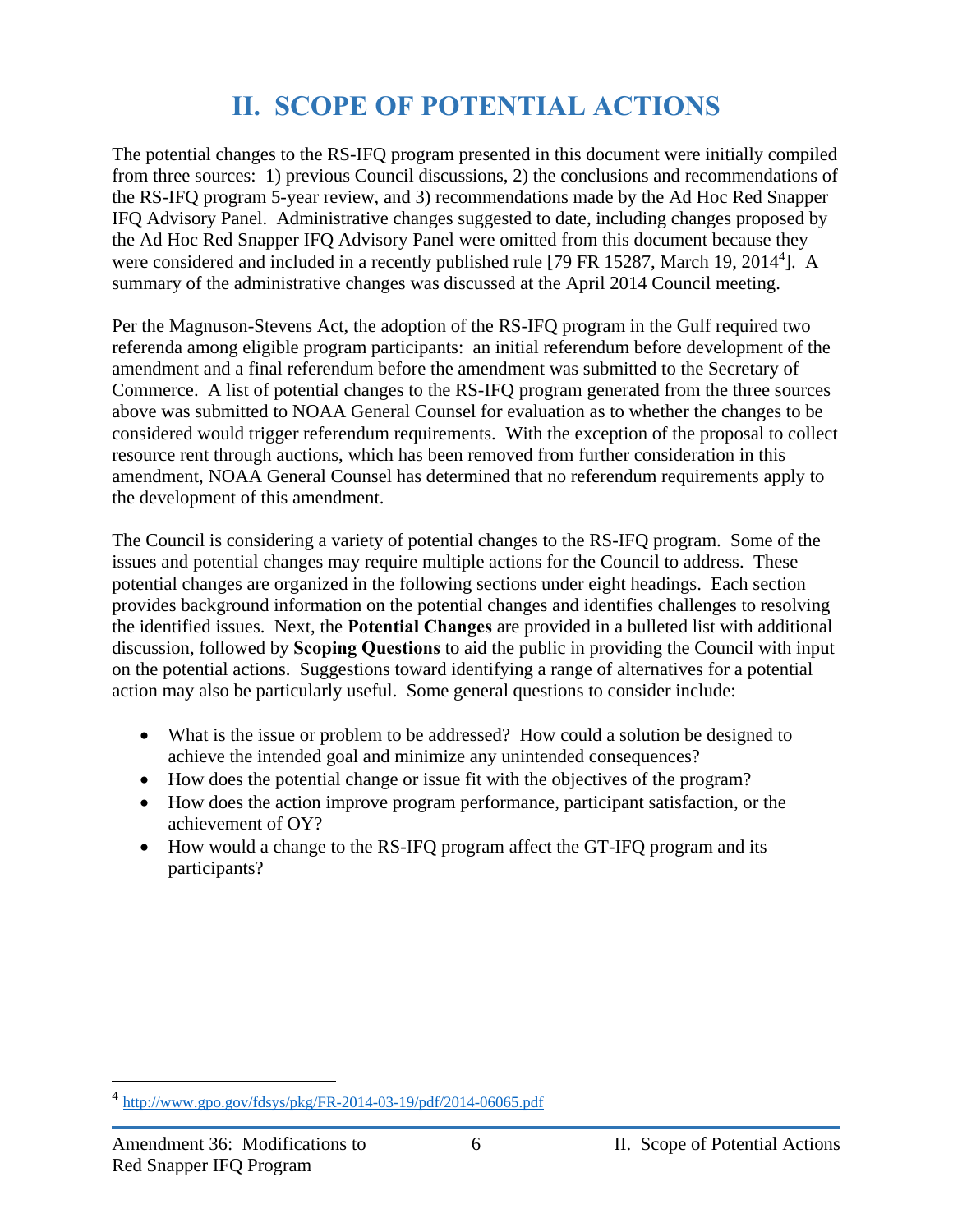# **1. Program Eligibility Requirements**

Amendment 26 evaluated a range of alternatives concerning eligibility requirements for possessing and transferring RS-IFQ shares and allocation. These alternatives ranged from limiting IFQ share and allocation transfers to only commercial reef fish permit holders, to allowing the transfer of RS-IFQ shares and allocation to any U.S. citizen or permanent resident alien. The Council ultimately decided to allow any U.S. citizen or permanent resident alien to participate in the RS-IFQ program after the first five years (January 1, 2012). Only commercial reef fish permit holders could obtain shares and allocation during the first five years of the program giving them the first opportunity to buy shares while initial consolidation occurred.

When the RS-IFQ program began in 2007, and for the first five years of the program, only those entities that possessed a valid Gulf commercial reef fish permit were eligible to participate in the program under the shareholder role. A shareholder account is a RS-IFQ account that may hold shares and/or allocation, and includes accounts that only hold allocation. A shareholder account, vessel account, and valid commercial reef fish permit are needed to harvest red snapper. During those first five years, shareholder accounts that no longer had a valid Gulf commercial reef fish permit could maintain or decrease their shares or allocation, but could not obtain additional shares or allocation, nor harvest red snapper.

Beginning January 1, 2012, all U.S. citizens and permanent resident aliens were eligible to obtain a RS-IFQ shareholder account. At this point, all shareholder accounts can increase their share and allocation holdings, but only those with an associated Gulf commercial reef fish permit can harvest red snapper. Public participant (PP) accounts for the purpose of this document are accounts that do not have an associated Gulf commercial reef fish permit while holding red snapper shares or allocation. These accounts can be divided into two categories: those that participated in the program prior to 2012 (i.e., accounts that previously held Gulf commercial reef fish permits) and those that were created on or after January 1, 2012.

# **Analysis of public participation**

The RS-IFQ database was queried on February 10, 2015 for the current information about PP accounts. At that time, there were 384 accounts with red snapper shares, of which 140 were PP accounts (32%). There were 126 PP accounts created prior to 2012 and 14 PP accounts created after 2012 that subsequently obtained red snapper shares. Of these 140 accounts, only 75 accounts had an active status, 16 had a suspended status (i.e., have not completed an IFQ online account application renewal or renewed their reef fish permit to certify U.S. citizenship), and 49 had an initial status.<sup>5</sup> The 140 PP accounts with shares collectively held 27.79% red snapper shares. The majority of shares resided in PP accounts that were created before 2012 and had an active status (Tables 1 and 2).

There were 257 allocation transactions from 52 PP accounts from January 1, 2014 through September 11, 2014. PP accounts transferred 1,342,479 lbs of red snapper. Many shareholders

 $\overline{a}$ 

<sup>5</sup> *Active status* is defined as an account that has been accessed by the account holder and the account holder has certified U.S. citizenship within two years. Accounts are *suspended* if citizenship has not been certified within two years. Accounts with an *initial status* have never been accessed; holders must provide citizenship certification before the account can be accessed.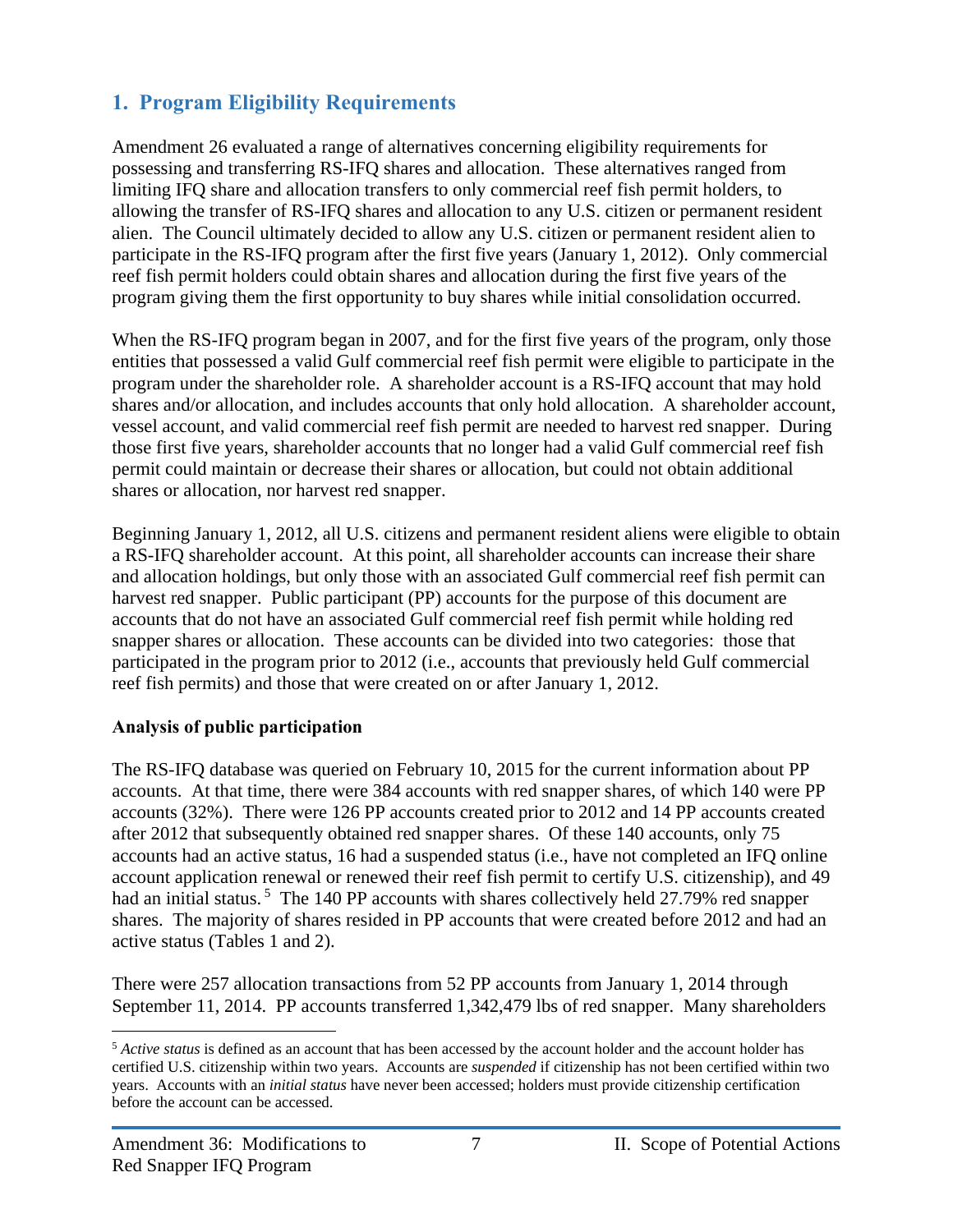have multiple accounts and may keep shares in one account without a permit, but transfer quota allocation to accounts with a permit that they fish. All transactions were investigated to find the number of unique account to account transfers. There were 96 unique account transfer pairs, some of which made multiple transactions between the account pair. All unique account transfer pairs were investigated for arms-length transactions. Arms-length transactions, as used here, are defined as transactions where the parties in the transaction are independent of each other (e.g. not being a relative or having an entity in common). To determine arms-length transactions, each account was broken down to the lowest known entity level (e.g. shareholders in a corporation), and then entities were compared between accounts. If any name was in common within the unique pair transaction, the transaction was not considered unique. Judgment calls were made on accounts with similar surnames, but were otherwise different. Of the 96 pairs, 77 pairs were considered arms-length transactions, and these accounted for a majority of pounds transferred (Table 3).

|                       | Type      | Accounts | <b>Shares</b> |
|-----------------------|-----------|----------|---------------|
| Account               | Pre-2012  | 126      | 24.45%        |
| Creation              | $2012+$   | 14       | 3.34%         |
|                       |           |          |               |
|                       | Active    | 75       | 25.36%        |
| <b>Account Status</b> | Suspended | 16       | 1.97%         |
|                       | Initial   | 49       | 0.46%         |

**Table 1.** Number of PP accounts by type with the associated share percentages.

|  |  |  |  |  |  |  | Table 2. RS-IFQ shareholdings by entities with and without a commercial reef fish permit. |  |
|--|--|--|--|--|--|--|-------------------------------------------------------------------------------------------|--|
|--|--|--|--|--|--|--|-------------------------------------------------------------------------------------------|--|

|      | # of Accounts      |        |              | % of Shares |
|------|--------------------|--------|--------------|-------------|
| Year | $\bf No$<br>Permit | Permit | No<br>Permit | Permit      |
| 2007 | 76                 | 421    | 14.29        | 85.72       |
| 2008 | 120                | 354    | 12.75        | 87.26       |
| 2009 | 120                | 319    | 13.83        | 86.18       |
| 2010 | 121                | 304    | 15.24        | 84.77       |
| 2011 | 120                | 298    | 18.14        | 81.87       |
| 2012 | 119                | 288    | 21.07        | 78.94       |
| 2013 | 126                | 273    | 24.36        | 75.65       |

|  | Table 3. Transactions by arms-length status. |
|--|----------------------------------------------|
|  |                                              |

|                          | Between Arms-length Pairs | <b>Between Related pairs</b> |
|--------------------------|---------------------------|------------------------------|
| Number of pairs          |                           |                              |
| Number of transactions   | 191                       | იი                           |
| Total Pounds transferred | 969,089 lbs               | 373,390 lbs                  |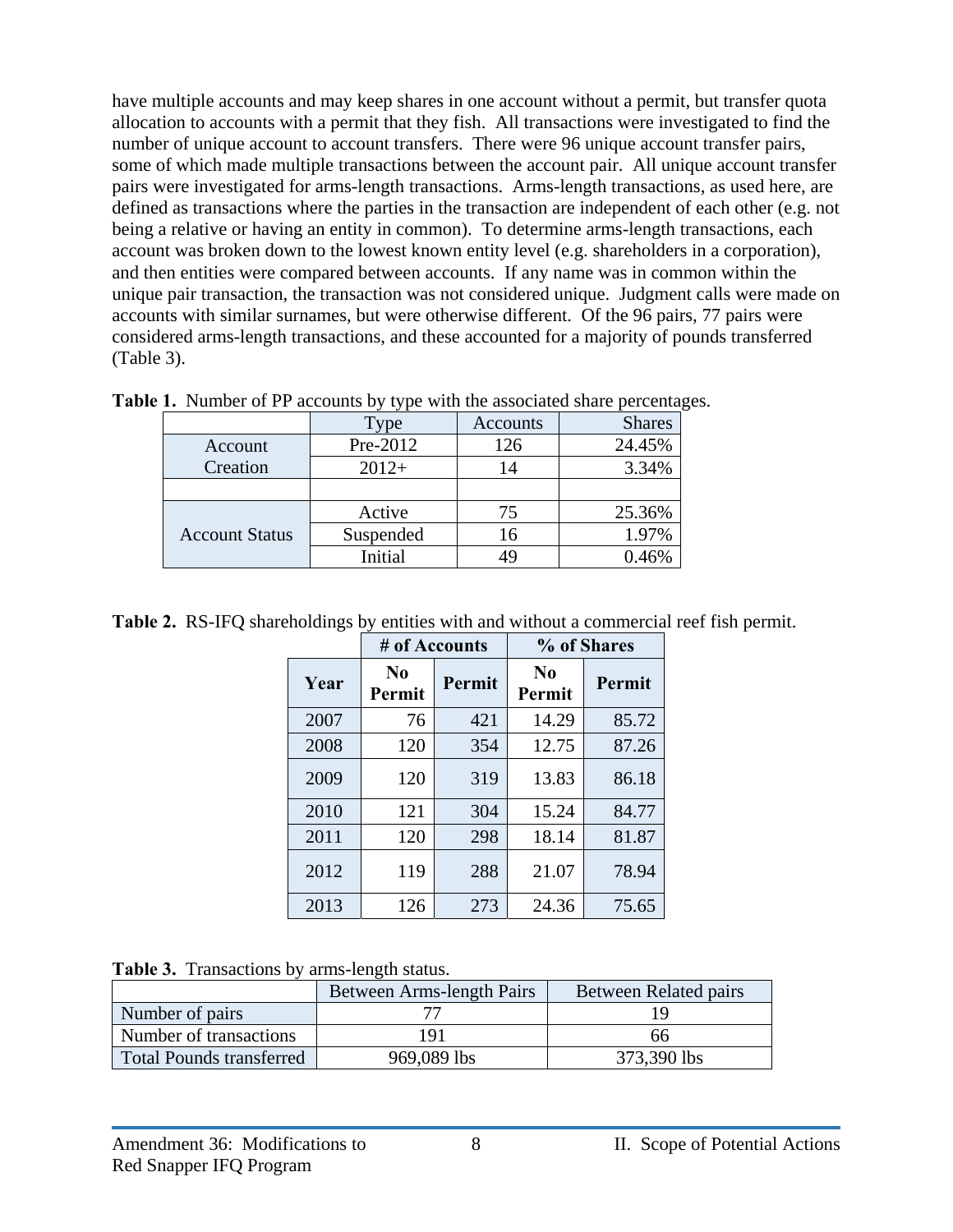# **Potential Changes**

Two potential changes have been suggested to modify the eligibility requirements for owning shares and landing allocation. These options are compared in Table 4. These options would have opposite effects on the eligibility requirements. **Option a** would restrict those who may purchase RS-IFQ shares, and **Option b** would expand the eligibility requirements of those who may land RS-IFQ shares. **Option a** would require the recipient of future transfers of RS-IFQ shares to possess a commercial reef fish permit. This would end the public sale of shares which began on January 1, 2012. This does not restrict the transfer of allocation which could still be received by any public participant; a commercial reef fish permit would continue to be required to harvest RS-IFQ allocation. At the request of the Council, NMFS published a control date in the *Federal Register* notifying program participants that the requirements for participation may be modified in the future (76 FR 74038, November 30, 2011). A comparable control date was published in the Federal Register notifying grouper-tilefish IFQ program participants that participation requirements may be modified in the future (79 FR 72566, December 8, 2014). **Option b** would further expand public participation in the program, by allowing entities without a commercial reef fish permit to land RS-IFQ allocation. Commercial reef fish permits are limited access and under moratorium, thus adoption of this option would require restructuring the commercial sector. Furthermore, this option may conflict with the Council's intent to not pursue intersector trading at this time.

- **Option a**: Restrict the future transfer of shares to only shareholder accounts that hold a valid commercial reef fish permit.
- **Option b**: Allow accounts with shares but without a commercial reef fish permit to harvest the allocation associated with those shares.

**Table 4.** Comparison of two potential changes (Options a and b) to program eligibility concerning the requirement to possess a commercial reef fish permit. The highlighted cells note the change from status quo.

|                        | Need a commercial reef fish permit?                             |                |                 |                 |  |  |  |
|------------------------|-----------------------------------------------------------------|----------------|-----------------|-----------------|--|--|--|
|                        | <b>Pre-2012</b><br><b>Status Quo</b><br><b>Potential Action</b> |                |                 |                 |  |  |  |
|                        |                                                                 | $(2012+)$      | <b>Option a</b> | <b>Option b</b> |  |  |  |
| <b>Hold Shares</b>     | No                                                              | N <sub>o</sub> | N <sub>o</sub>  | N <sub>o</sub>  |  |  |  |
| <b>Receive Shares</b>  | Yes                                                             | N <sub>o</sub> | Yes             | N <sub>0</sub>  |  |  |  |
| <b>Hold Allocation</b> | No                                                              | N <sub>o</sub> | N <sub>o</sub>  | N <sub>o</sub>  |  |  |  |
| Receive Allocation     | Yes                                                             | No             | N <sub>o</sub>  | N <sub>o</sub>  |  |  |  |
| <b>Land Allocation</b> | Yes                                                             | Yes            | Yes             | Nο              |  |  |  |

An additional modification related to program eligibility was suggested for consideration:

• Restrict the ability for shareholders not actively engaged in fishing to transfer their shares and allocation to other shareholders.

This option was suggested in response to the reported practice of shareholders who do not actively fish, but transfer the annual allocation from the shares they hold to other accounts, often for a monetary gain ("leasing"). Shareholders are a unique entity that may be comprised of any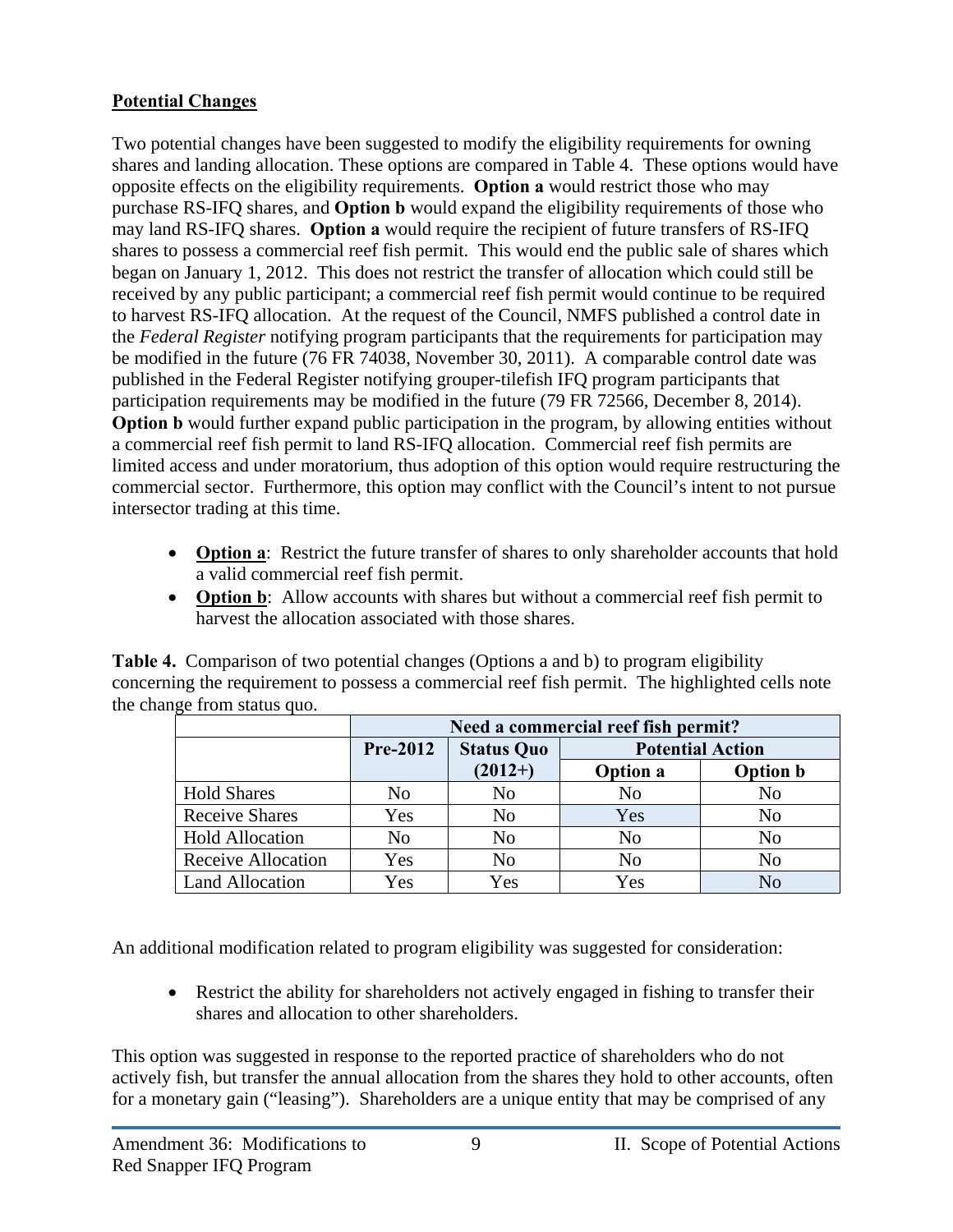of the following: an individual(s), a business entity, a fish house (dealer/processor), or most recently, a member of the general public who may or may not be associated with the fishery. If the Council pursues addressing this option, it may be difficult to enact the intended policy change given the complexity of the relationships among shareholder accounts (e.g. related accounts, arms-length accounts). As stated above, at this time there is no clear method to distinguish related accounts within the IFQ system.

# **Scoping Questions**

- Should the Council restrict or expand the eligibility requirements for obtaining shares, obtaining allocation, and landing allocation in the RS-IFQ program? How would this affect current participants in the IFQ program?
- How would modifying the eligibility requirements affect progress toward the program objectives (reducing overcapacity and reducing the problems with the derby fishery)?
- Is there a need to address impacts from the recent availability of RS-IFQ shares to the general public?
- Given the multiple participation roles in the RS-IFQ program, how could a regulation be designed to restrict shareholders who are not actively fishing from transferring their allocation?
- Will restricting shareholders who are not actively fishing from transferring their allocation disproportionally affect small shareholders who do not receive enough allocation from shares to effectively harvest their allocation (e.g., a share that results in 5 lbs of red snapper allocation)?
- Will restricting shareholders who are not actively fishing from transferring their allocation change market conditions or reduce the amount of allocation available to participants without shares?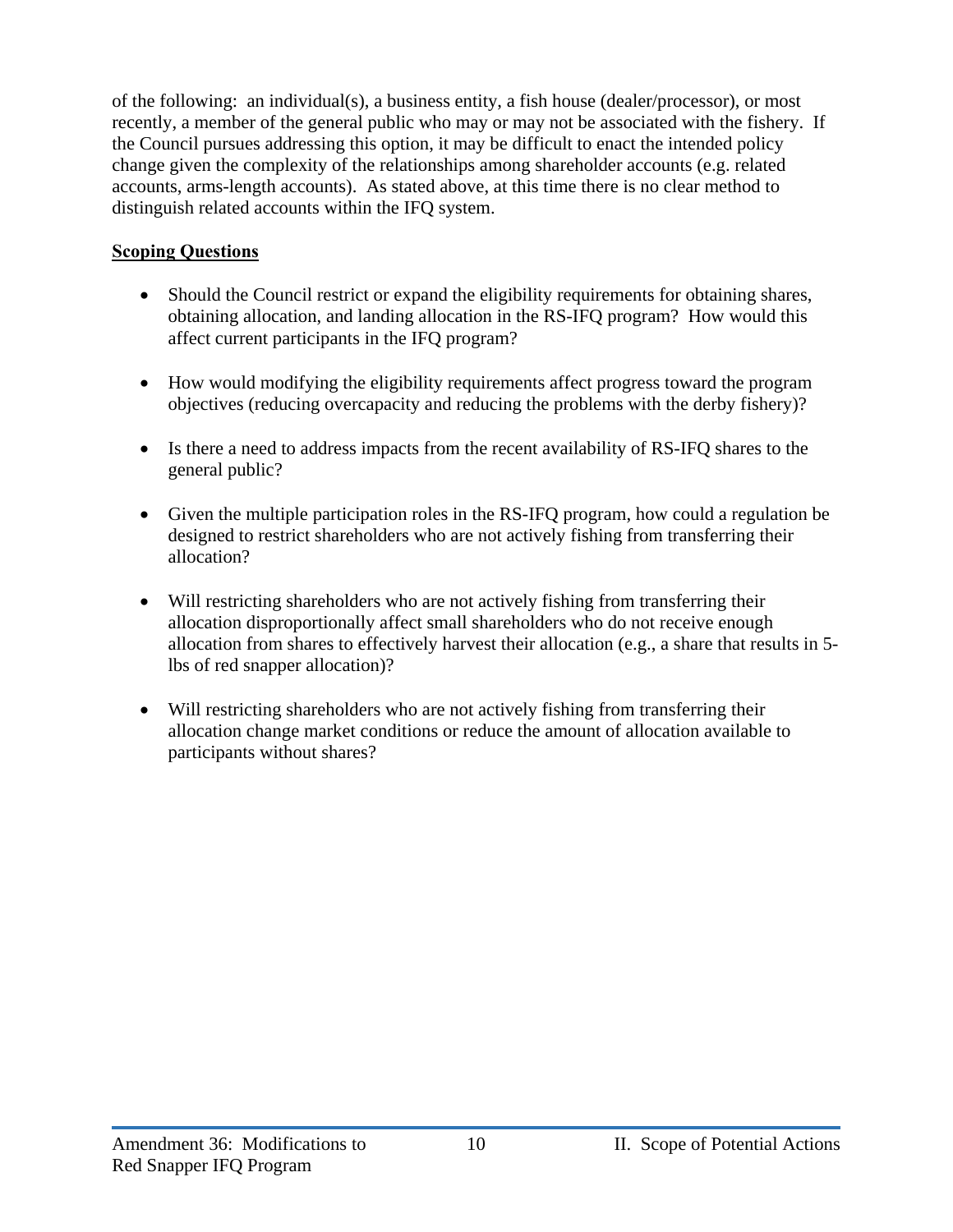# **2. Inactive Accounts and Redistribution of IFQ Shares to Address Regulatory Discards**

Allocation is the annual poundage of red snapper that corresponds with the proportion of shares held by a shareholder. At the end of each year, there may be un-harvested allocation remaining in shareholders' accounts. An IFQ account is considered active if the account landed, sold, and/or bought allocation in that year.

During the first year of the RS-IFQ program (2007), 29% of accounts (173 accounts) were inactive; these accounts contained 2.6% (78,543 lbs) of the quota. The number of inactive accounts has decreased each year. In 2012, 94 inactive accounts remained containing 2.0% of the quota. More than half of inactive accounts at present are initial accounts that have never been accessed by the user (Table 5).

One of the RS-IFQ 5-year review's conclusions noted the unused allocation in inactive IFQ accounts totaled approximately 1.5% of the quota. In 2014, this amount of unused allocation has decreased, as shareholders have been actively locating the holders of inactive accounts and buying their shares. By early October 2014, 85 inactive accounts remained, in which less than 1% of the quota is held (J. Stephen, SERO, pers. comm.). Resolving these remaining inactive accounts could improve the commercial IFQ program participants' ability to achieve optimum yield, and potentially to address regulatory discards.

|      | <b>Total Accounts</b> |                          |         | <b>Active Accounts</b>    |                          | <b>Inactive Accounts</b>  |                          |
|------|-----------------------|--------------------------|---------|---------------------------|--------------------------|---------------------------|--------------------------|
| Year | #<br><b>Accounts</b>  | Remaining<br>quota (lbs) | % Quota | No. of<br><b>Accounts</b> | Remaining<br>quota (lbs) | No. of<br><b>Accounts</b> | Remaining<br>quota (lbs) |
| 2007 | 327 (55%)             | 122,311                  | 4.10%   | 154                       | 43,768                   | 173                       | 78,543                   |
| 2008 | 292 (53%)             | 59,515                   | 2.70%   | 124                       | 9,177                    | 168                       | 50,338                   |
| 2009 | 242 (46%)             | 61,318                   | 2.80%   | 105                       | 19,638                   | 137                       | 41,680                   |
| 2010 | 306 (51%)             | 132,450                  | 4.20%   | 184                       | 79,299                   | 122                       | 53,151                   |
| 2011 | 236 (40%)             | 62,147                   | 1.90%   | 134                       | 11,404                   | 102                       | 50,743                   |
| 2012 | 216 (36%)             | 75,626                   | 2.00%   | 122                       | 20,352                   | 94                        | 55,274                   |
| 2013 | 258 (43%)             | 148,867                  | 2.95%   | 162                       | 69,057                   | 96                        | 79,810                   |

**Table 5.** Accounts with remaining allocation by account status (active or inactive).

Note: EOY = end of year. Source: NMFS 2014, Table 16.

#### **Potential Changes**

- Allow closure of accounts and redistribution of shares in accounts that have never been activated in the current system, if the accounts are not active by a specified date.
- Redistribute shares from inactive accounts to those with no or small shares or to new entrants to reduce regulatory discards.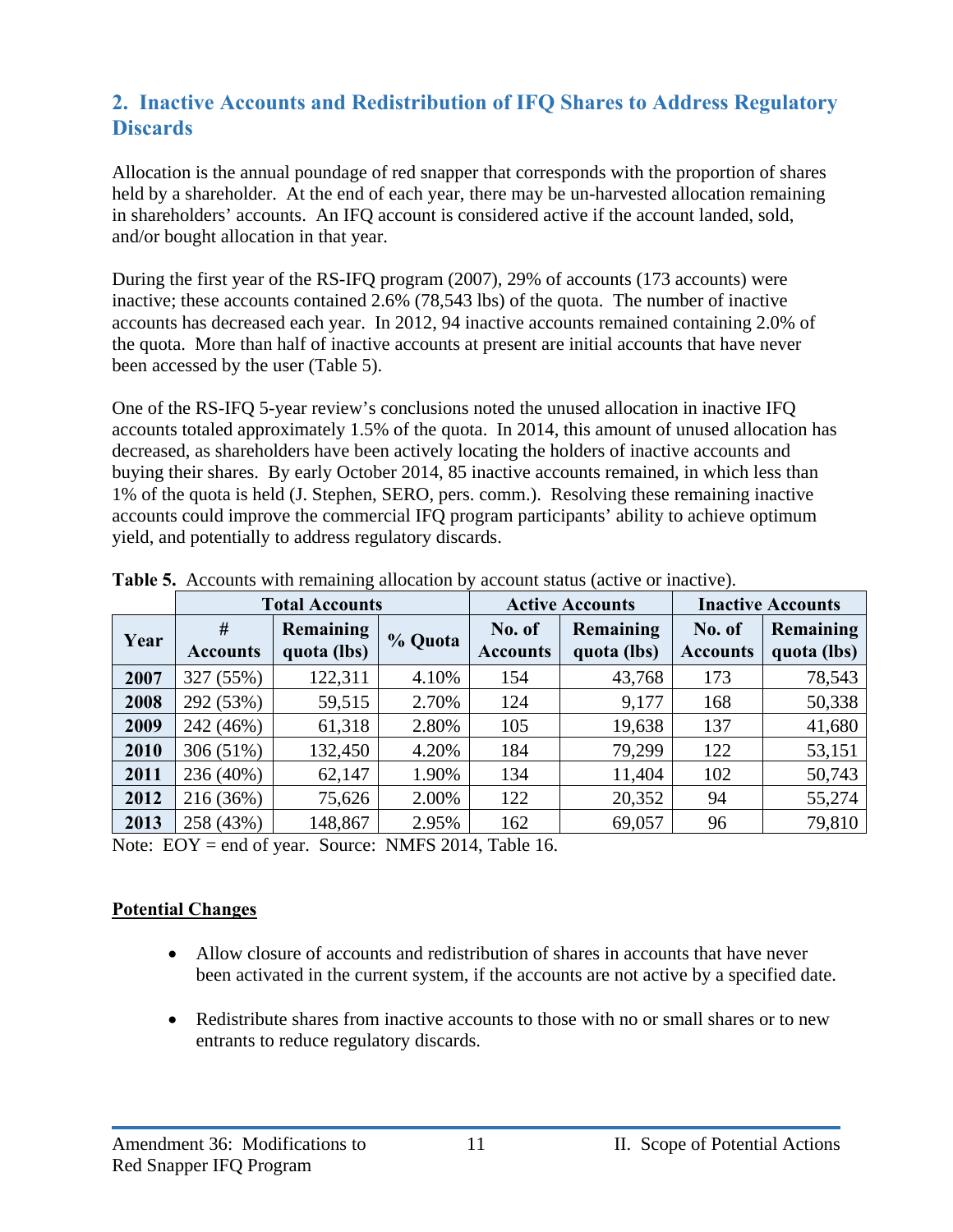- Redistribute shares from inactive accounts to address reduction of regulatory discards through permit banks or NMFS administration (particularly for eastern Gulf shareholders and vessels).
- In the event of future increases to the commercial red snapper quota, consider alternatives to redistribute the quota increases to new entrants and small shareholders.

# **Scoping Questions**

- Should inactive accounts be closed if not activated by a specified date? What date or years should be used to identify inactive shares? Must those years be consecutive?
- What should be done with the shares from inactive accounts? If they should be distributed to new entrants and small shareholders, how could this be accomplished in a fair and equitable manner?
- How should a new entrant be defined? For example, those without shares, or someone who has never established an IFQ account, or someone who has never held a commercial reef fish permit before?
- How could shares held in inactive accounts be redistributed to address regulatory discards? What are the benefits or weaknesses to using a permit bank or NMFS administration for the distribution?
- In the event of future increases to the commercial red snapper quota, should part of this additional quota be retained and redistributed to small shareholders and new entrants? How and to whom should this quota be distributed? What should be the baseline quota above which a redistribution would occur?
- How could quota redistribution be accomplished to reduce regulatory discards in the commercial fishery?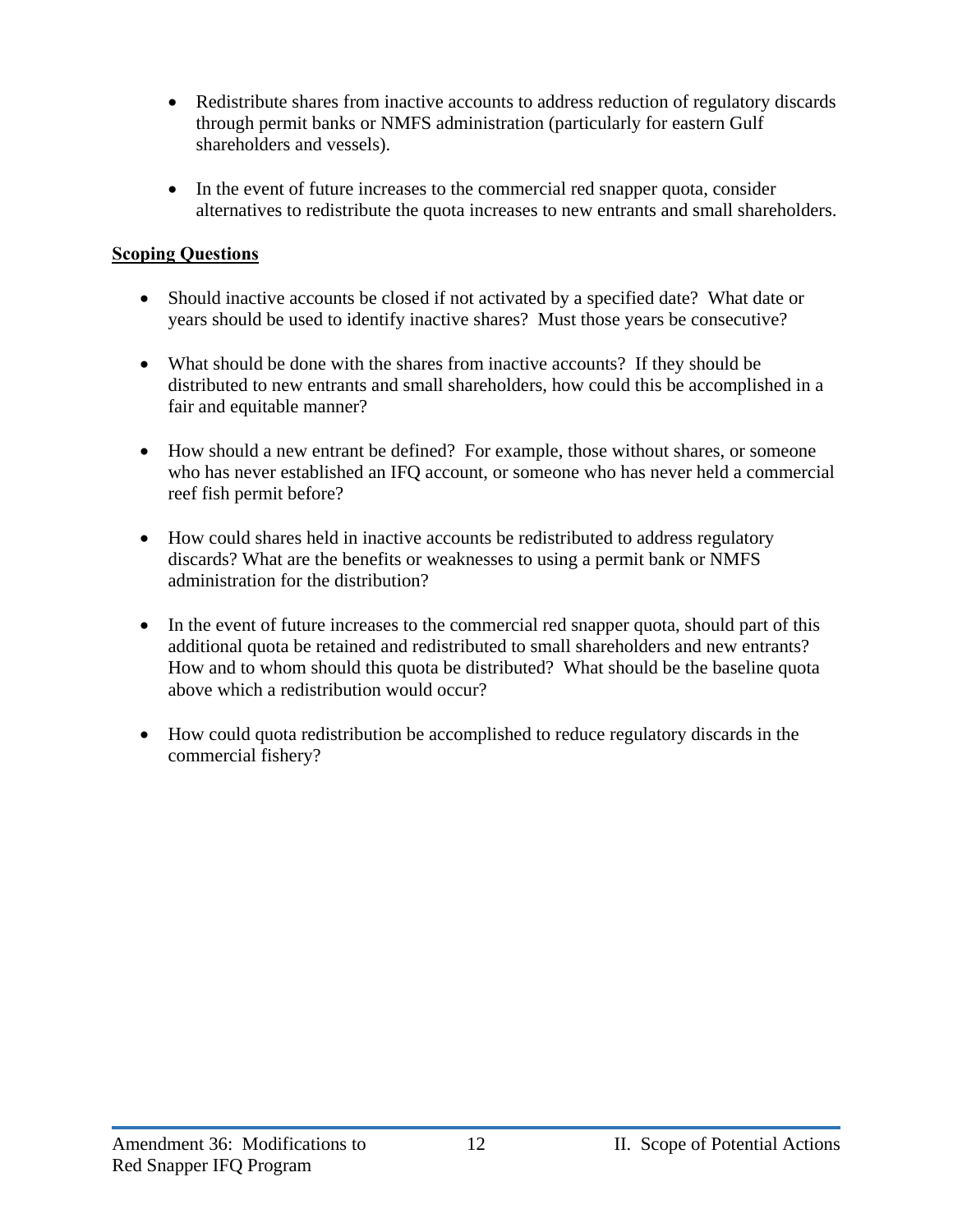# **3. Full Retention Requirement to Address Regulatory Discards**

As red snapper continue expanding into the eastern Gulf, attention to the issue of regulatory discards (bycatch) has been renewed. Possible options to address regulatory discards include requiring the retention of all commercially caught red snapper and eliminating the minimum size limit. A full retention provision would require commercial fishermen to keep all red snapper they catch. Because there is a finite amount of annual red snapper allocation, this option would require establishing a mechanism by which quota could be obtained to account for these fish. This option would rely on fishermen's compliance, could require electronic monitoring, and could pose challenges for law enforcement. Modifying, or eliminating the minimum size for commercially caught red snapper could potentially reduce the number of regulatory discards, but could create implications for the rebuilding plan. Furthermore, fishermen would still need to obtain available quota as many fish currently discarded are not due to the minimum size limit, but due to a lack of allocation.

#### **Potential Changes**

- Eliminate the commercial red snapper minimum size limit.
- Consider the full retention of commercially caught red snapper.

#### **Scoping Questions**

- How would fishing behavior change as a result of removing the minimum size limit, or requiring the full retention of all red snapper landed?
- What regulatory and monitoring requirements would be necessary for a full retention provision to be adopted and enforced?
- How would a requirement for full retention of red snapper affect the ability of the fleet to fish year round?
- How could red snapper allocation be made available to cover the full retention of red snapper?
- What are other possible solutions to reduce regulatory discards of red snapper?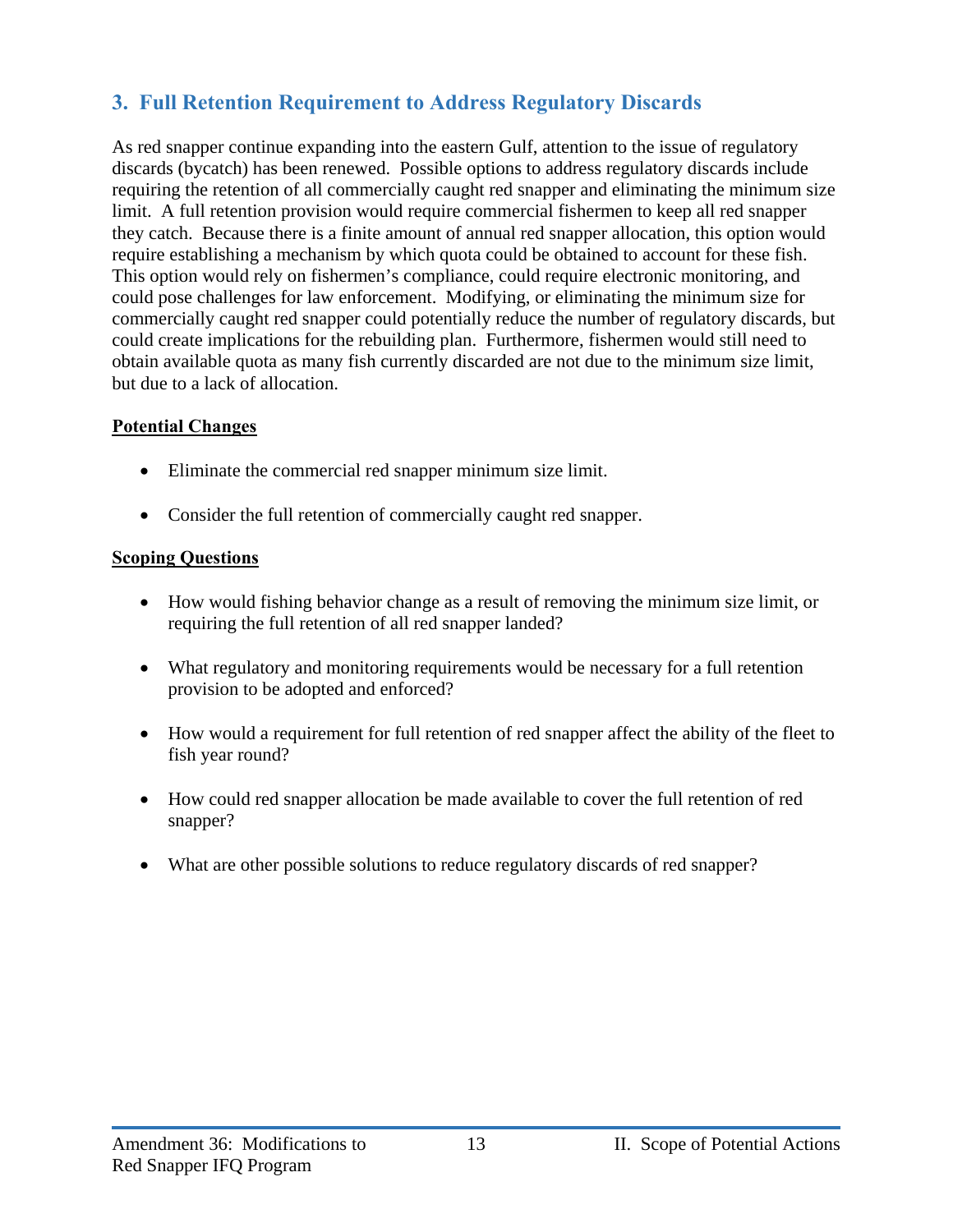# **4. Caps on the use or possession of IFQ Shares and Allocation**

This issue addresses the consolidation of shares within the RS-IFQ program and considers whether upper limits should be imposed on the amount of IFQ allocation an entity may possess, or the amount of IFQ allocation a vessel may land. Although there is a cap on the amount of shares that may be held by a single entity, there is no cap to the amount of RS-IFQ allocation that may be held or used by an individual or entity, or the amount of allocation that may be harvested by an individual vessel. Although the purchase of RS-IFQ shares has been available to any U.S. citizen or permanent resident alien since January 1, 2012, red snapper allocation may only be harvested by a vessel with a commercial reef fish permit.

Reducing overcapacity was a primary goal of the RS-IFQ program. As noted in Amendment 26, eliminating the derby-like fishing conditions and reducing overcapacity was anticipated to result in slower paced fishing activity, supporting fewer fishermen, operating over a longer season (GMFMC 2006). Consolidation of shareholdings has occurred, with nearly a 25% reduction in the number of accounts holding shares since the start of the program. Since 2007, the number of shareholder accounts holding large  $(>1.5\%)$  and medium  $(0.1-1.5\%)$  amounts of shares has remained similar, whereas the number of small shareholder accounts has been greatly reduced (Table 6; GMFMC and NMFS 2013).

The structure of the RS-IFQ program has allowed for the emergence of a new participation role of brokers, who buy and sell allocation but do not land red snapper. The number of individuals in this category has increased since the implementation of the program, resulting in an apparent shift in how people participate. Annually, between 20-27% of all accounts only trade allocation and do not land allocation; however, many of these accounts are related (i.e., same permit holders) to other IFQ accounts that do land red snapper.

| Year           | <b>Small</b> | <b>Medium</b> | Large        | <b>Total</b> |
|----------------|--------------|---------------|--------------|--------------|
|                |              | $0.05 -$      |              |              |
|                | $< 0.05\%$   | 1.4999%       | $\geq 1.5\%$ |              |
| <b>Initial</b> | 415          | 125           | 14           | 554          |
| 2007           | 368          | 112           | 17           | 497          |
| 2008           | 346          | 111           | 17           | 474          |
| 2009           | 313          | 108           | 18           | 439          |
| 2010           | 297          | 109           | 19           | 425          |
| 2011           | 284          | 116           | 18           | 418          |
| 2012           | 273          | 117           | 17           | 407          |
| 2013           | 261          | 120           | 18           | 399          |

**Table 6.** Number of accounts by shareholding size.

Note: Except for the Initial row, all numbers were based on the last day of the year. "Initial" numbers were at the start of the program (1/1/2007). Source: Table 1 in NMFS 2014.

The Boen and Keithly (2012) survey found the RS-IFQ program had a reported positive impact on the financial position by large and medium shareholders, whereas those with small shareholdings expressed the opposite opinion. Most shareholders agreed that the RS-IFQ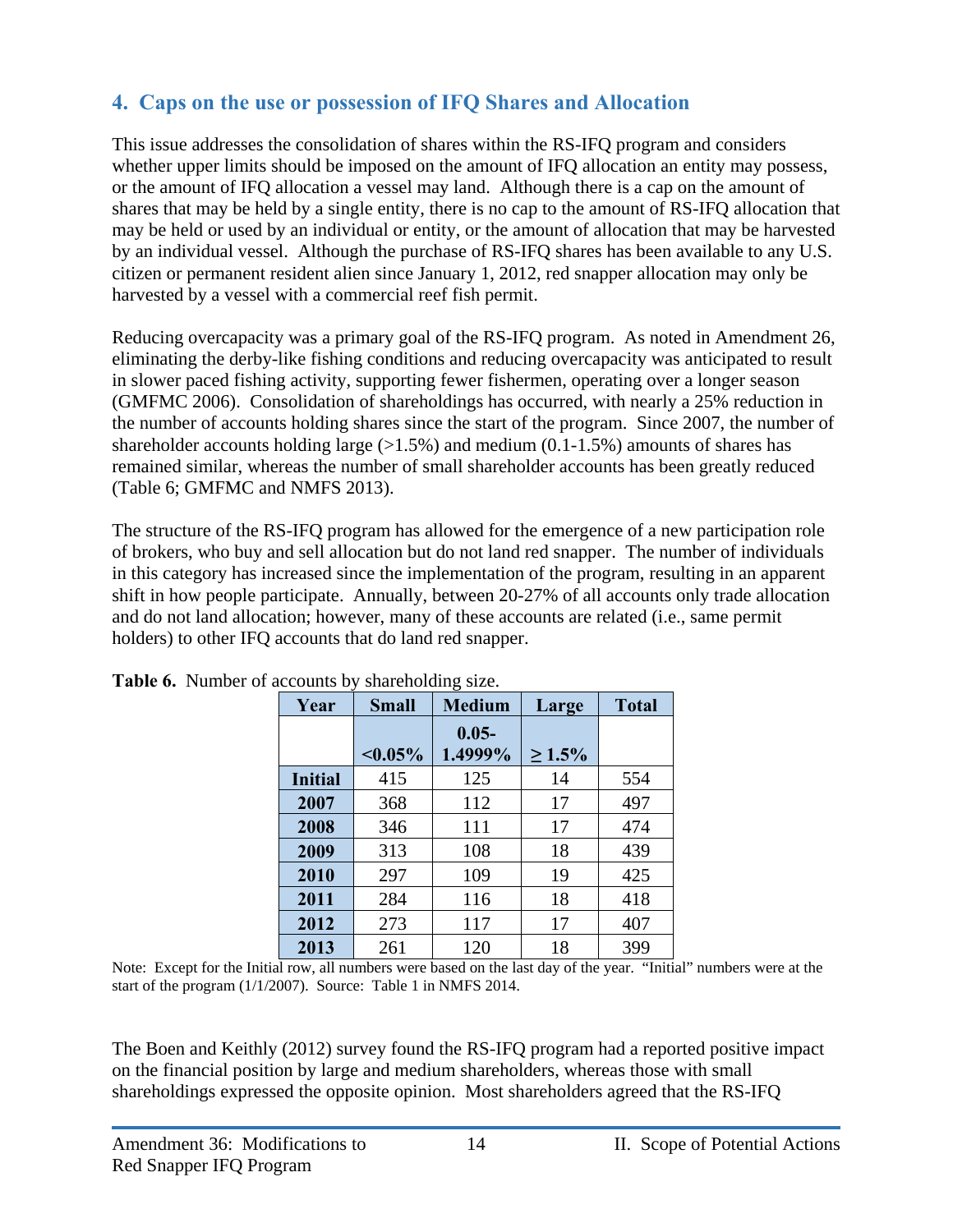program made it more difficult for others to enter the fishery. Share consolidation and an increase in the number of shareholders not landing any fish have led to the perception that many people are profiting simply by transferring ("leasing") allocation and not fishing. The costs to go fishing have also increased for some fishermen because shareholders are now charging captains and crew costs associated with the purchase of allocation.

National Standard 4 specifies that "if it becomes necessary to allocate or assign fishing privileges among various U.S. fishermen, such allocation shall be … carried out in such manner that no particular…entity acquires an excessive share of such privileges." Limiting the amount of shares an individual or entity may own is intended to limit share consolidation, as the concentration of share holdings by a relatively small number of entities could result in market power. Amendment 26 addressed ownership caps and restrictions on IFQ share certificates. The preferred alternative established an ownership cap such that no person shall own IFQ shares in excess of the maximum percentage issued to a recipient at the time of the initial apportionment of IFQ shares. This resulted in an IFQ share ownership cap set at 6.0203% of the commercial quota.

In the GT-IFQ program, share caps were established for each of the five categories of shares, based on the maximum shares issued to an entity for each category at the time of initial apportionment. These range from a share cap of 2.5% of gag grouper shares, to 14.7% of deepwater grouper shares. Unlike the RS-IFQ program, the GT-IFQ program established an allocation cap that is set annually equal to the combined sum of the maximum allocations associated with the five share caps.

# **Potential Changes**

- Establish a cap on the amount of RS-IFQ allocation that may be held by an entity.
- Establish a cap on the amount of RS-IFQ allocation that can be landed by a single vessel.
- Limit the amount of shares/allocation non-permitted IFQ accounts may possess.

# **Scoping Questions**

- Should non-permitted IFQ accounts have different caps (shares and/or allocation) than accounts with reef fish permits?
- Does establishing a vessel account landing cap disproportionally affect shareholders who have one vessel versus multiple vessels associated with their account?
- Would an allocation cap be based on the amount an account (shareholder or vessel) can hold cumulatively over the year, or at one point in time?
- Should an allocation cap be larger than the equivalent share cap?
- For participating vessels, would a landing cap be more applicable than an allocation cap for addressing consolidation concerns?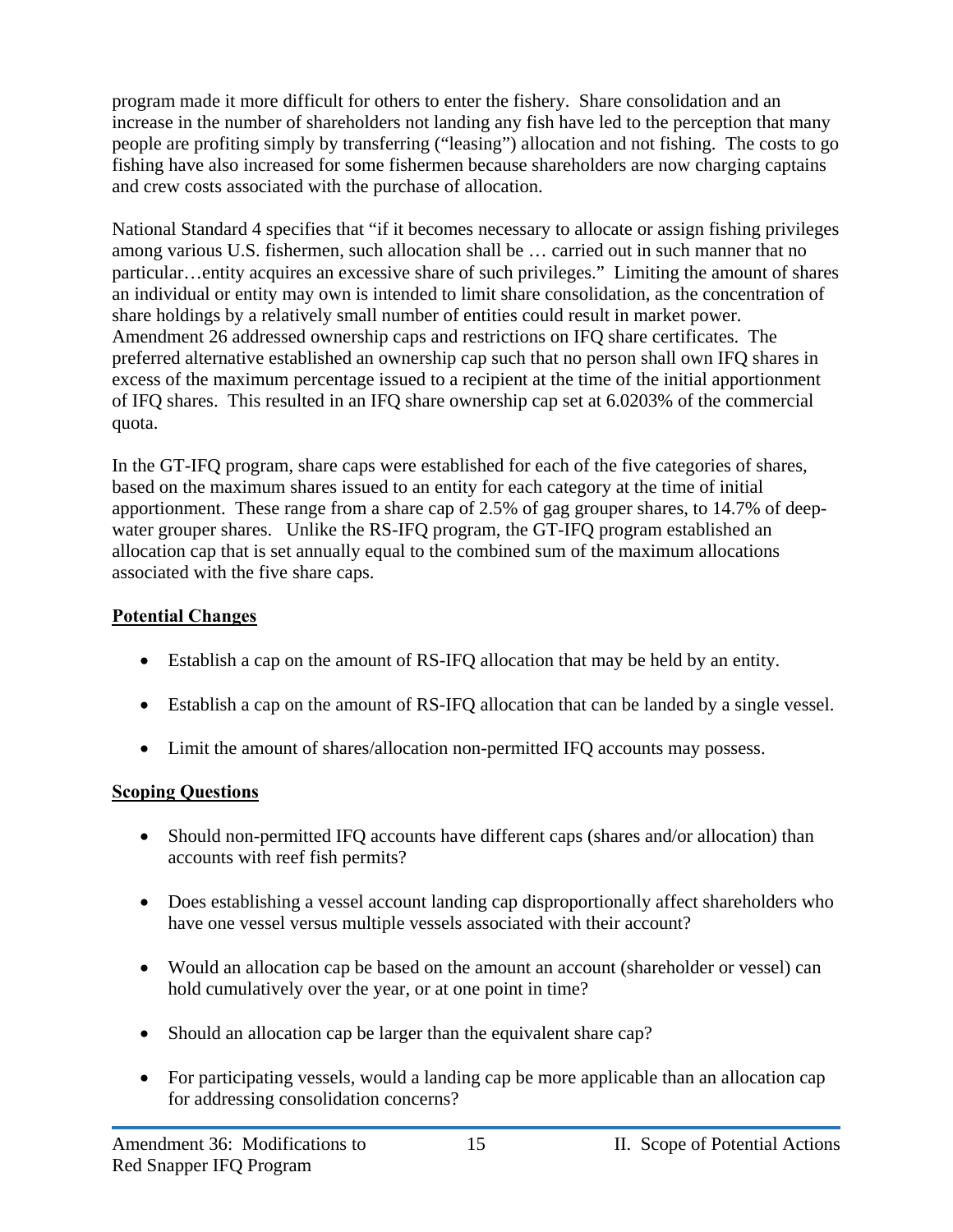# **5. Requirements for the Use of Shares and Allocation**

Use-it or lose-it provisions are a type of restriction on the sale or transfer of IFQ allocation or shares, which may be crafted to address a particular objective or issue. For example, restrictions could require a shareholder to harvest the allocation distributed to the account to ensure that OY is achieved. Amendment 26 (GMFMC 2006) evaluated alternatives for use-it or lose-it provisions that would have revoked and redistributed shares from accounts using less than 30%, or 50%, of the allotted RS-IFQ shares, over a 3-year, or 5-year, moving average period. Ultimately, the Council selected no action and did not adopt this use-it or lose-it provision.

Other requirements for the use of shares and allocation could be put in place to restrict some aspect of participants' behavior. For example, RS-IFQ shares and allocation are transferable. Some RS-IFQ share and allocation holders do not fish and have limited their participation in the programs to trading IFQ shares and annual allocations or are completely inactive in the program. In public testimony, complaints have been made about such use of IFQ shares and allocation by those who do not actively fish. Alternately, requirements for the use of shares and allocation could be broadened to provide additional flexibility to shareholders, such as in the event of personal hardships, by allowing unused allocation to carry over and be used in the following fishing year.

Even if a requirement for the use of shares or allocation is intended to address a particular issue, IFQ participants may act in a variety of ways that may confound new requirements for the use of shares and allocation. Identification of those who only transfer but do not use IFQ allocation is complex because many entities hold multiple accounts within the IFQ system. For example, many participants hold IFQ shares and allocation in one account that does not have a reef fish permit, and transfer allocation to other associated accounts with a reef fish permit that land red snapper. Likewise, a participant may be a part of multiple accounts (e.g. sole owner, partnership, part of a business that owns an account, etc.). Multiple accounts may confound the issue as participants may use one or more account to hold the shares, while another account harvests the allocation. Some participants may use the multiple accounts in a way to separate their assets (e.g. shares separate from vessels; incorporation of each vessel owned), while others may use it as a means of adding a spouse/partner to an asset that remains separate from the day to day business of fishing. In addition, some dealers also obtain a shareholder account to obtain shares or allocation to be used for vessels that land with that dealer. New requirements for the use of shares and allocation would need to be designed with these multiple types of participation in mind.

The Council has included for consideration a "lease-to-own" provision which would enable fishermen who regularly buy allocation ("leasing") but cannot afford to purchase shares, to earn credit toward owning IFQ shares. IFQ allocation may be transferred multiple times among accounts and is not tracked as individual units in the system. Thus, at the time of landing, it may not be possible to identify the original shareholder who initially transferred that allocation to another account. This inability to track IFQ allocation would confound the ability to credit fishermen who regularly buy allocation. To design such a "lease-to-own" provision would require changes to the online reporting system to track the individual units of allocation for the current quota of 5.04 million pounds.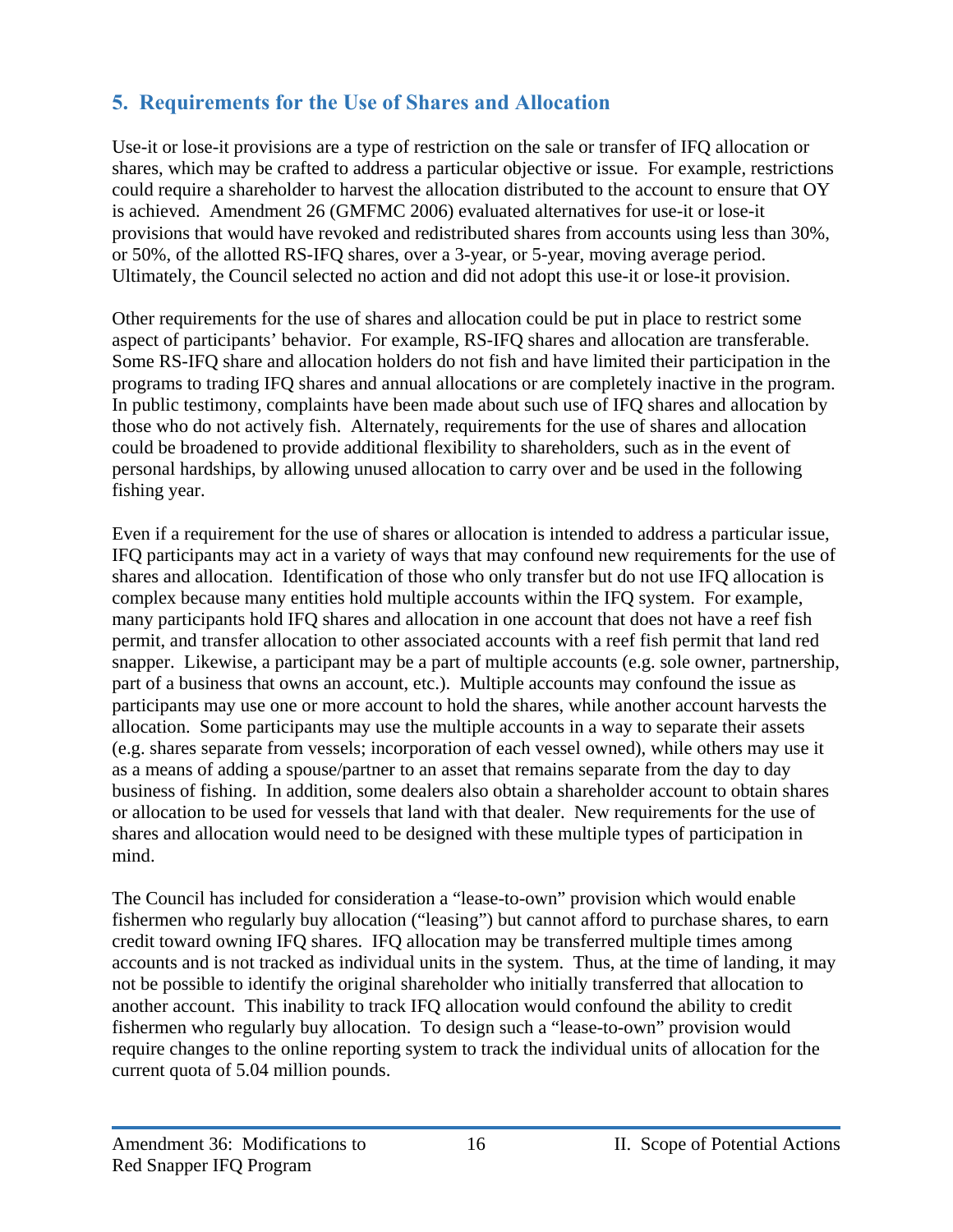# **Potential Changes**

- Establish use-it or lose-it provisions.
- Consider placing restrictions on the sale of IFQ allocations and shares.
- Consider adopting a roll-over provision for unused IFQ allocation.
- Consider adopting a lease-to-own provision, such that an entity leasing allocation earns some credit toward ownership of IFQ shares.

# **Scoping questions**

- Should the Council reconsider use-it or lose-it provisions?
- How could a use-it or lose-it provision be enacted given the different types of shareholders (owner-operators, fleet owners, dealers, business entities)?
- What should be the minimum annual percentage (or amount) of a participant's IFQ shares or allocation required to be fished to maintain possession of the corresponding shares?
- Would this disproportionally affect small shareholders who receive a minimum amount of allocation from shares? Should small shareholders be exempted from this requirement? If so, would should be the maximum amount of exempt quota shares?
- If a use-it or lose-it provision is adopted, what time frame should be used?
- How would a lease-to-own provision be tracked, as individual units of allocation are not identified in the system?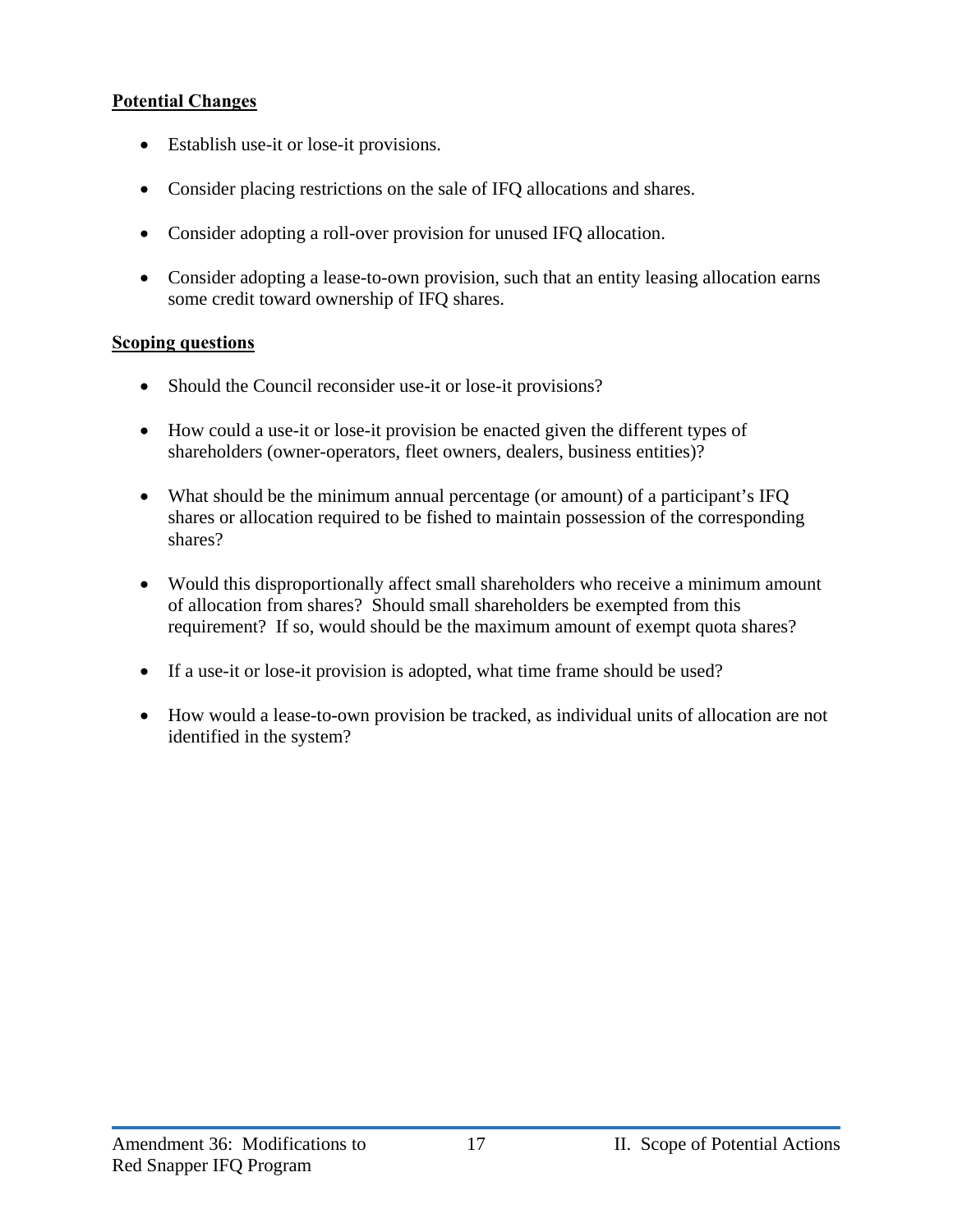# **6. Mid-Year Quota Changes**

Although the red snapper quota has been increasing in recent years, it is possible that a quota decrease could occur at some time, such as following a stock assessment. Because RS-IFQ allocation is distributed at the beginning of the year, it would not be possible to reduce the amount of allocation distributed later in the year, should the need for a mid-season quota reduction occur. Because most IFQ program participants use their quota throughout the year, withholding some predetermined proportion would not prevent fishermen from beginning harvest. On the other hand, not knowing whether the remainder of a shareholder's quota will be released during the year could introduce seasonal inefficiencies in fishing operations.

#### **Potential Changes**

 Withhold distribution of some portion of a shareholder's allocation at the beginning of the year if a mid-year quota reduction is expected.

#### **Scoping Questions**

- Should the Council consider delaying the full distribution of an IFQ participant's allocation at the beginning of the year if a mid-year quota reduction is expected?
- Would a quota withholding be annual, or only during prescribed conditions, such as while the stock is under a rebuilding plan, or if preliminary results of a stock assessment are expected to result in a quota decrease?
- What proportion of a shareholder's allocation should be withheld at the beginning of the year? Would this disproportionally affect small, medium, or large shareholders? Should allocation only be withheld from accounts that hold a certain amount of shares or pounds of allocation? How would this amount be determined?
- How would a late release of quota affect the industry (derby-like conditions, effect on market value, etc.)? What would be the economic impact on prices should additional allocation be released later in the year?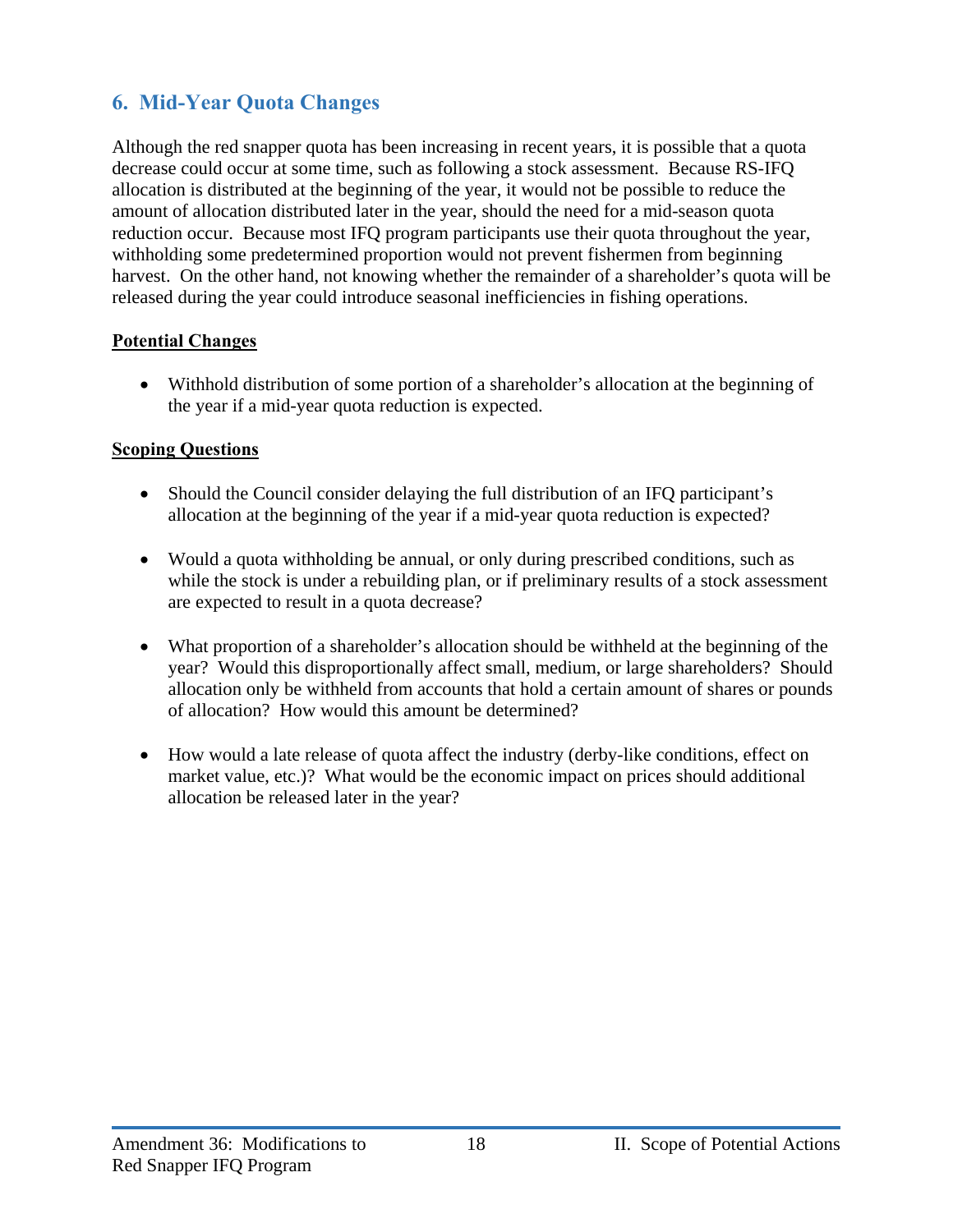# **7. Enforcement of all Reef Fish Landings**

The use of vessel monitoring systems (VMS) for all commercial reef fish trips became mandatory on May 6, 2007, shortly after implementation of the RS-IFQ program. Hail-in requirements, VMS, and random dockside enforcement are used to ensure compliance with IFQ program regulations. Regulations are jointly enforced by NOAA Office of Law Enforcement, the U.S. Coast Guard, and state enforcement agents through joint enforcement agreements.

When harvesting red snapper and other IFQ species, vessels are required to have a Gulf commercial reef fish permit and to notify NMFS before leaving port ("hail out"). While at-sea, vessels are monitored using the VMS. When returning to port, vessels landing IFQ species must "hail-in", and provide an advance landing notification  $(3-12$  hours prior to landing)<sup>6</sup> indicating the landing time and location, the intended dealer, and the estimated pounds landed. The hail-out is accomplished through the VMS, while the hail-in may be completed through the VMS, phone, or internet. Landing may occur at any time but fish may not be offloaded between 6 p.m. and 6 a.m., local time. A landing transaction report is completed by the IFQ dealer and validated by the fisherman. The landing transaction includes the date, time, and location of transaction; weight and actual ex-vessel value of fish landed and sold; and the identities of the shareholder account, vessel, and dealer. All landings data are updated on a real-time basis as landing transactions are processed.

Although compliance has improved since RS-IFQ program implementation, one of the Red Snapper 5-year review conclusions noted additional enforcement efforts may be necessary to deter violations. In discussions, it has been suggested to extend the hail-in requirement to all commercial reef fish trips, in addition to those landing IFQ species. By extending the requirement to all commercial reef fish trips, law enforcement and port agents can be alerted in advance of trips returning to port and can meet vessels to inspect landings. Such a provision would also reduce illegal harvest of IFQ species that may not be reported or reported as another species (e.g., vermilion snapper). Based on fisherman surveys in 2011, Porter et al. (2013) concluded compliance had improved under catch share management, but increased enforcement efforts may be justified to ensure compliance benefits continue. IFQ program staff have made several enhancements to auditing of landing notifications and transactions in the past several years to aid enforcement and enhance compliance with reporting (GMFMC and NMFS 2013). Requiring all commercial reef fish vessels to hail-in prior to landing would be expected to improve the enforcement of IFQ species.

# **Potential Changes**

 Require all vessels with a commercial reef fish permit to hail-in prior to landing, even if they are not in possession of IFQ species.

# **Scoping questions:**

 Should the hail-in requirement be extended to all commercial vessels landing any reef fish species?

<sup>1</sup> 6 As of October 27, 2014, this landings notification will be extended to 3-24 hours prior to landing.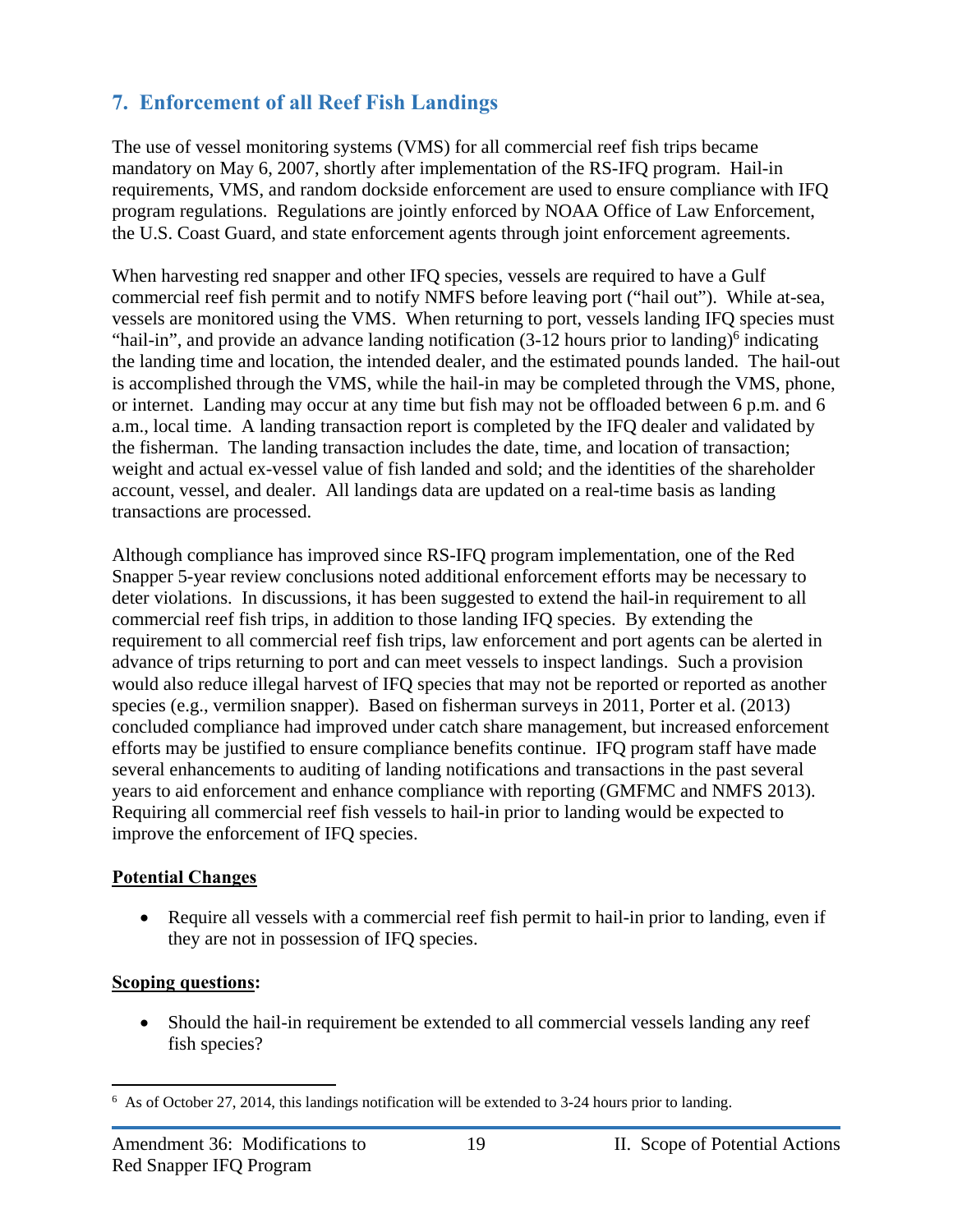- What options or alternatives should be evaluated and considered regarding a VMS hail-in for all commercial reef fish trips?
- What would be the potential benefits or impacts of requiring all commercial vessels landing reef fish to hail-in?

# **8. Additional Issues to Address**

The potential changes addressed in this scoping document are preliminary. Through the Council process, some will likely be removed or modified, and others added. Potential changes could address any aspect of the RS-IFQ program, including but not limited to program functioning, administration, social conflicts, and participant satisfaction.

The 5-year review of the GTF-IFQ program is currently underway. Although this scoping document addresses the RS-IFQ program specifically, public comment is welcome with regard to potential improvements to the GTF-IFQ program. It is important to note that both the RS-IFQ and GT-IFQ programs are managed under a common reporting system. This means that changes made to one program could affect the other program. It is possible that future IFQ program reviews could be combined to evaluate all reef fish species managed under IFQs.

#### **Scoping Questions**

- Are there additional issues to address to improve the functioning and performance of the RS-IFQ program?
- Are there proposed actions for the RS-IFQ program that should be applied to the G-TF IFQ program?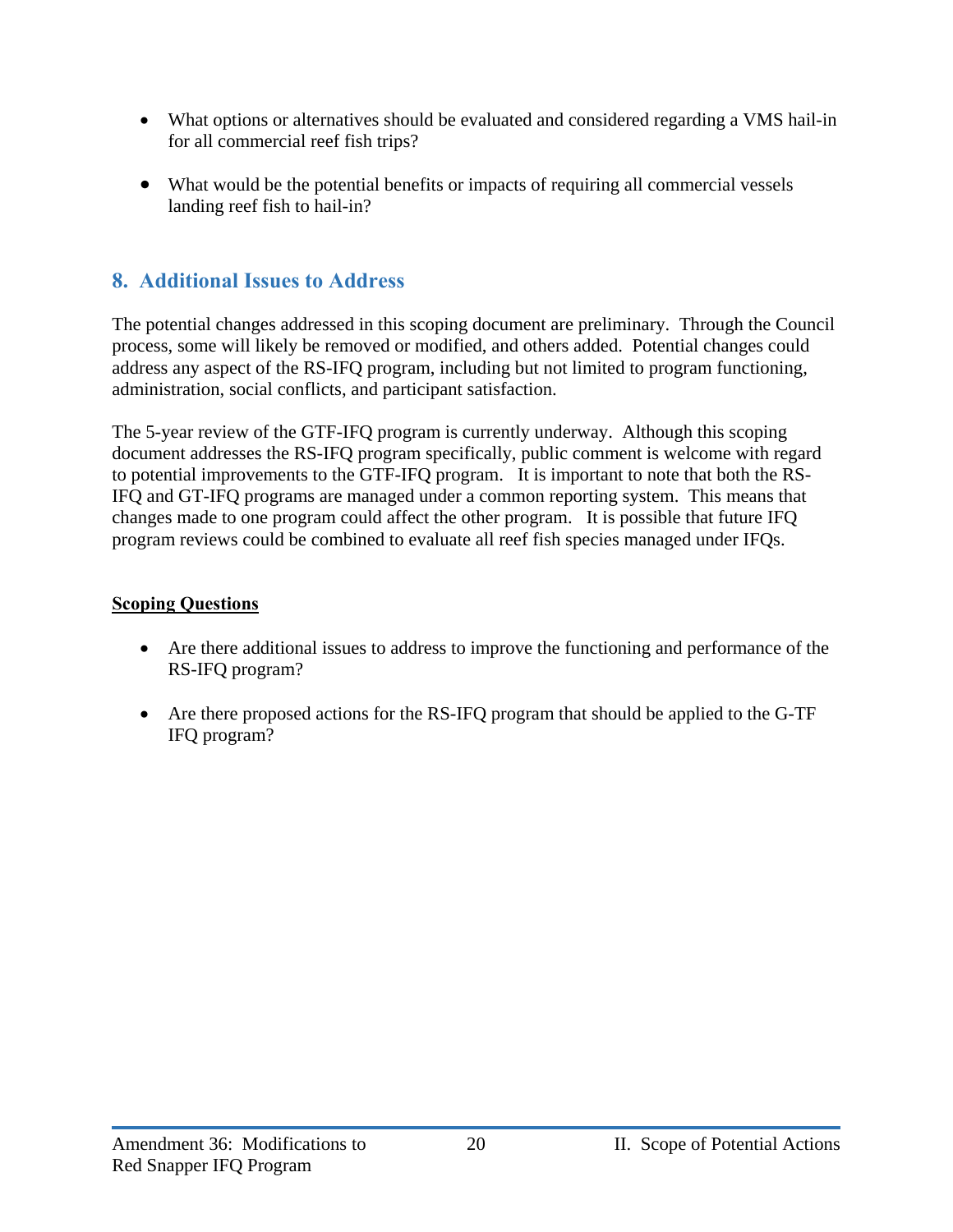# **III. REFERENCES**

Agar, J., J. Stephen, A. Strelcheck, and A. Diagne. 2014. The Gulf of Mexico Red Snapper IFQ Program: The First Five Years. *Marine Resource Economics*. Vol. 29, No. 2, pp. 177-198.

Boen, C. and W. Keithly. 2012. Gulf of Mexico Red Snapper IFQ Program: Survey Results and Analysis.

GMFMC. 2006. Final amendment 26 to the Gulf of Mexico reef fish fishery management plan to establish a red snapper individual fishing quota program, including supplemental environmental impact statement, initial regulatory flexibility analysis, and regulatory impact review. Gulf of Mexico Fishery Management Council. Tampa, Florida.

http://www.gulfcouncil.org/Beta/GMFMCWeb/downloads/Amend26031606FINAL.pdf

GMFMC and NMFS. 2013. Red snapper individual fishing quota program 5-year review. Jointly prepared by Gulf of Mexico Fishery Management Council and NMFS Southeast Regional Office. Tampa and St. Petersburg, FL.

http://www.gulfcouncil.org/docs/amendments/Red%20Snapper%205 year%20Review%20FINAL.pdf

Leal, D., M. de Alessi, and P. Baker. 2005. The ecological role of IFQs in U.S. fisheries: A guide for federal policy makers. Property and Environment Research Center (PERC), February.

NMFS. 2013. 2012 Gulf of Mexico red snapper individual fishing quota annual report. SERO-LAPP-2013-6. NMFS Southeast Regional Office. St. Petersburg, FL. http://sero.nmfs.noaa.gov/sustainable\_fisheries/lapp\_dm/documents/pdfs/2014/red\_snapper\_ifq 2012\_annual\_report.pdf

NMFS. 2014. 2013 Gulf of Mexico red snapper individual fishing quota annual report. SERO-LAPP-2014-07. NMFS Southeast Regional Office. St. Petersburg, FL.

NRC (National Research Council). 1999. Sharing the Fish: Toward a National Policy on Individual Fishing Quotas. Washington, DC: National Academy Press.

Porter, R.D., J. Zachary, and G. Swanson. 2013. Enforcement and compliance trends under IFQ management in the Gulf of Mexico commercial reef fish fishery. Marine Policy 38:45–53.

Solis, D., J. del Corral, L. Perruso, and J. Agar. 2014. Individual fishing quotas and fishing capacity in the US Gulf of Mexico red snapper fishery. *Australian Journal of Agricultural and Resource Economics*, Vol. 58, pp. 1-23.

Waters, J.R. 2001. Quota Management in the Commercial Red Snapper Fishery. Marine Resource Economics 16:65–78.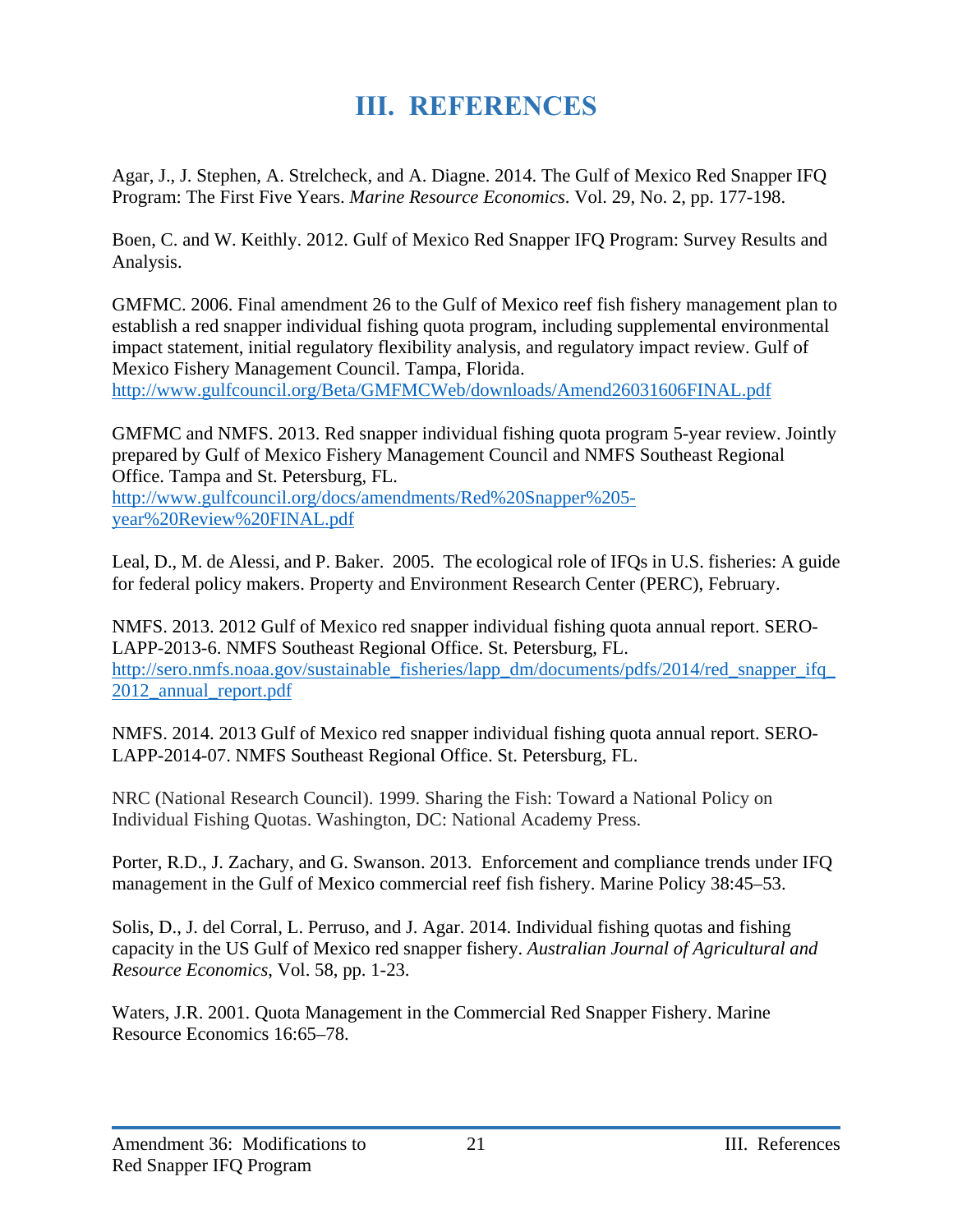Weninger, Q. and J.R. Waters. 2003. The economic benefits of management reform in the northern Gulf of Mexico Reef Fish Fishery. Journal of Environmental Economics and Management 46(2): 207-230.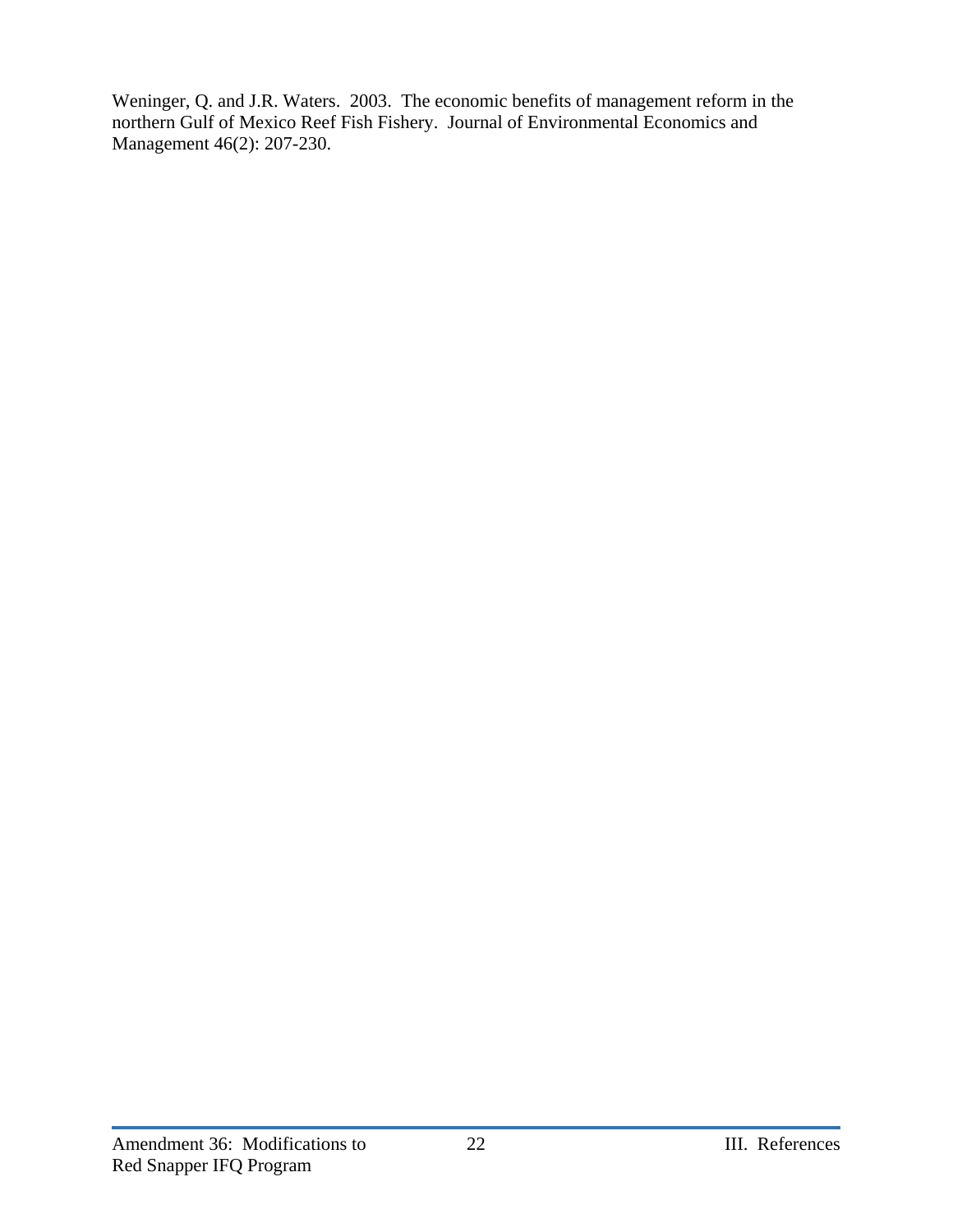# **APPENDIX A. INDIVIDUAL FISHING QUOTA PROGRAM GLOSSARY**

**Active Account** –An account, in which the allocation holder has landed, bought, and/or sold allocation within that year. Accounts activity status changes yearly based on the actions taken by the account.

**Advance Landing Notification** - A required 3-12 hour advanced landing notification stating the vessel identification, approved landing location, dealer's business name, time of arrival, and estimated pounds to be landed in each IFQ share category. Landing notifications can be submitted using either a vessel's VMS unit, through an IFQ entity's on-line account, or through the IFQ call service. The landing notification is intended to provide law enforcement officers the opportunity to be present at the point of landing so they can monitor and enforce IFQ requirements dockside. For the purpose of these regulations, the term landing means to arrive at the dock, berth, beach, seawall, or ramp. (The advanced landing notification window was expanded to 3-24 hours on October 27, 2014.)

**Allocation** – Allocation is the actual poundage of red snapper by which an account holder is ensured the opportunity to possess, land, or sell, during a given calendar year. IFQ allocation will be distributed to each IFQ shareholder at the beginning of each calendar year, and expire at the end of each calendar year. Annual IFQ allocation is determined by the amount of the shareholder's IFQ share and the amount of the annual commercial red snapper quota. Dealer accounts may not possess allocation.

**Allocation Transfer** – A transfer of allocation (pounds) from one shareholder account to another shareholder account. Through January 1, 2012, allocation can be transferred only to an entity that holds a valid Gulf commercial reef fish permit.

**Arms-length Transaction –** Transactions where the parties in the transaction are independent of each other (e.g. not being a relative or having an entity in common).

**Entity** – An individual, business, or association participating in the IFQ program. Each IFQ account is owned by a unique entity.

**Gulf of Mexico Commercial Reef Fish Permit Holder** – An entity that possesses a valid Gulf commercial reef fish permit and therefore, is eligible to be exempt from bag limits, to fish under a quota, or to sell Gulf reef fish in or from the Gulf Exclusive Economic Zone. There is an eligibility requirement and an annual fee associated with the permit.

**IFQ Dealer Endorsement** – The IFQ dealer endorsement is a document that a dealer must possess in order to receive Gulf of Mexico red snapper. The dealer endorsement can be downloaded free of charge from the IFQ dealer's online account.

**Inactive Account** – An account, in which the allocation holder has neither landed, bought, nor sold allocation within that year, including those who never logged into their account. Accounts activity status changes yearly based on the actions taken by the account.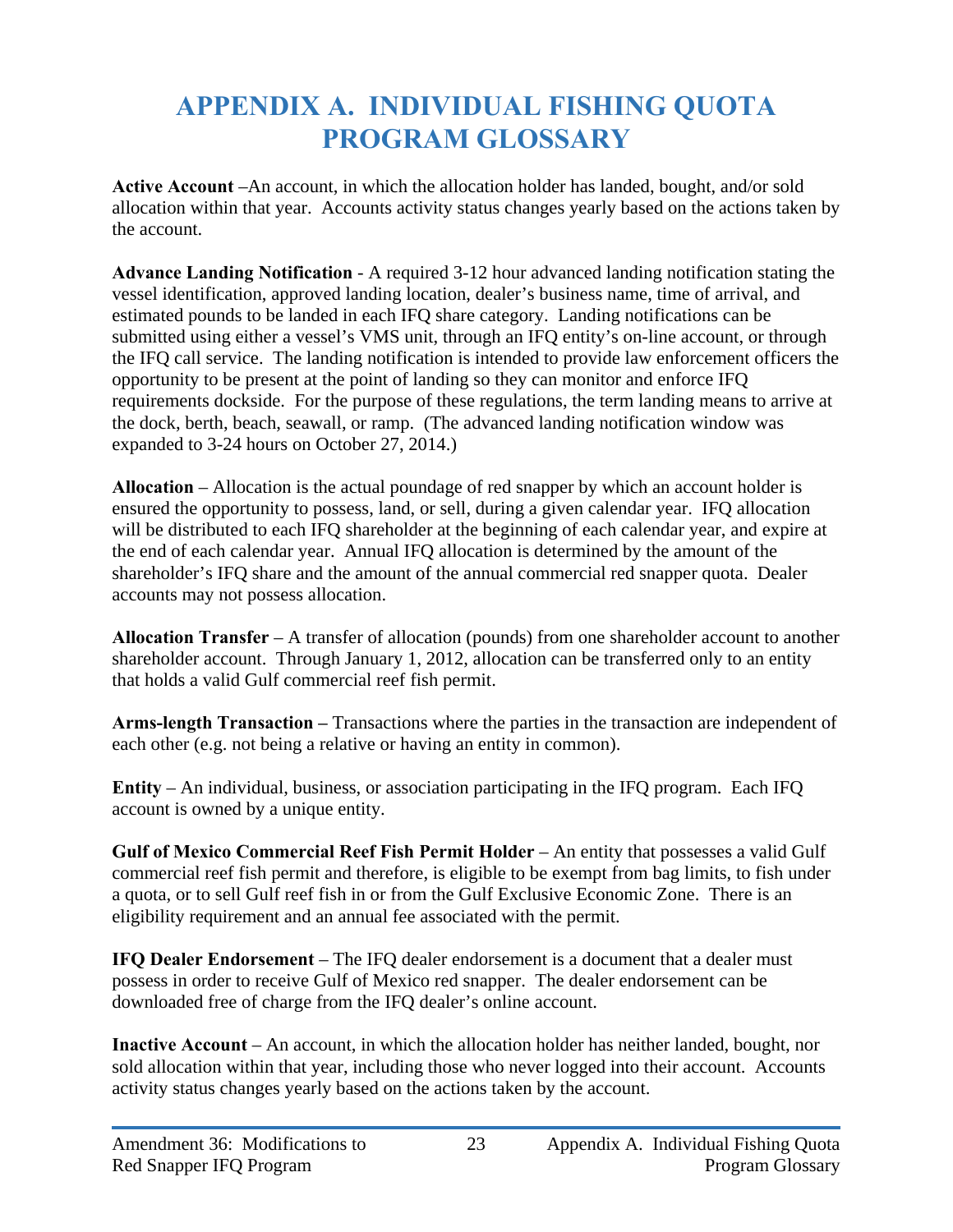**Initial Account** - An account which was never logged into by the account's owner(s) in the current online system, which began in 2010.

**Landing Transaction –** A landing transaction report that is completed by an IFQ dealer using the online IFQ system. This report includes the date, time, and location of transaction; weight and actual ex-vessel price of red snapper fish landed and sold; and information necessary to identify the fisherman, vessel, and dealer involved in the transaction. The fisherman landing IFQ species must validate the dealer transaction report by entering his unique vessel's personal identification number when the transaction report is submitted. After the dealer submits the report and the information has been verified, the website will send a transaction approval code to the dealer and the allocation holder.

**Participant** - An individual, business, or other entity that is part of an IFQ entity. For example, John Smith, the participant, may belong to multiple accounts such as John Smith, John and Jane Smith, and ABC Company. Share and allocation caps are tracked at the IFQ participant level and not the IFQ entity level.

**Public Participant** – A shareholder account that was opened after January 1, 2012, that does not have a permit associated with the account. Public participants may own and trade shares and allocation, but cannot harvest red snapper.

**Share** – A share is the percentage of the commercial quota assigned to a shareholder account that results in allocation (pounds) equivalent to the share percentage of the quota. Shares are permanent until subsequently transferred. Dealer accounts may not possess shares.

**Share Cap** – The maximum share allowed to be held by a person, business, or other entity. The share cap prevents one or more IFQ shareholders or entities from purchasing an excessive amount of IFQ shares and monopolizing the red snapper commercial sector.

**Share Transfer** – A transfer of shares from one shareholder account to another account. A shareholder must initiate the share transfer and the receiver must accept the transfer by using the online IFQ. Through January 1, 2012, shares can be transferred only to an entity that holds a valid Gulf commercial reef fish permit.

**Shareholder** – An account that holds a percentage of the commercial red snapper quota.

**Shareholder Account** – A type of IFQ account that may hold shares and/or allocation. This includes accounts that only hold allocation.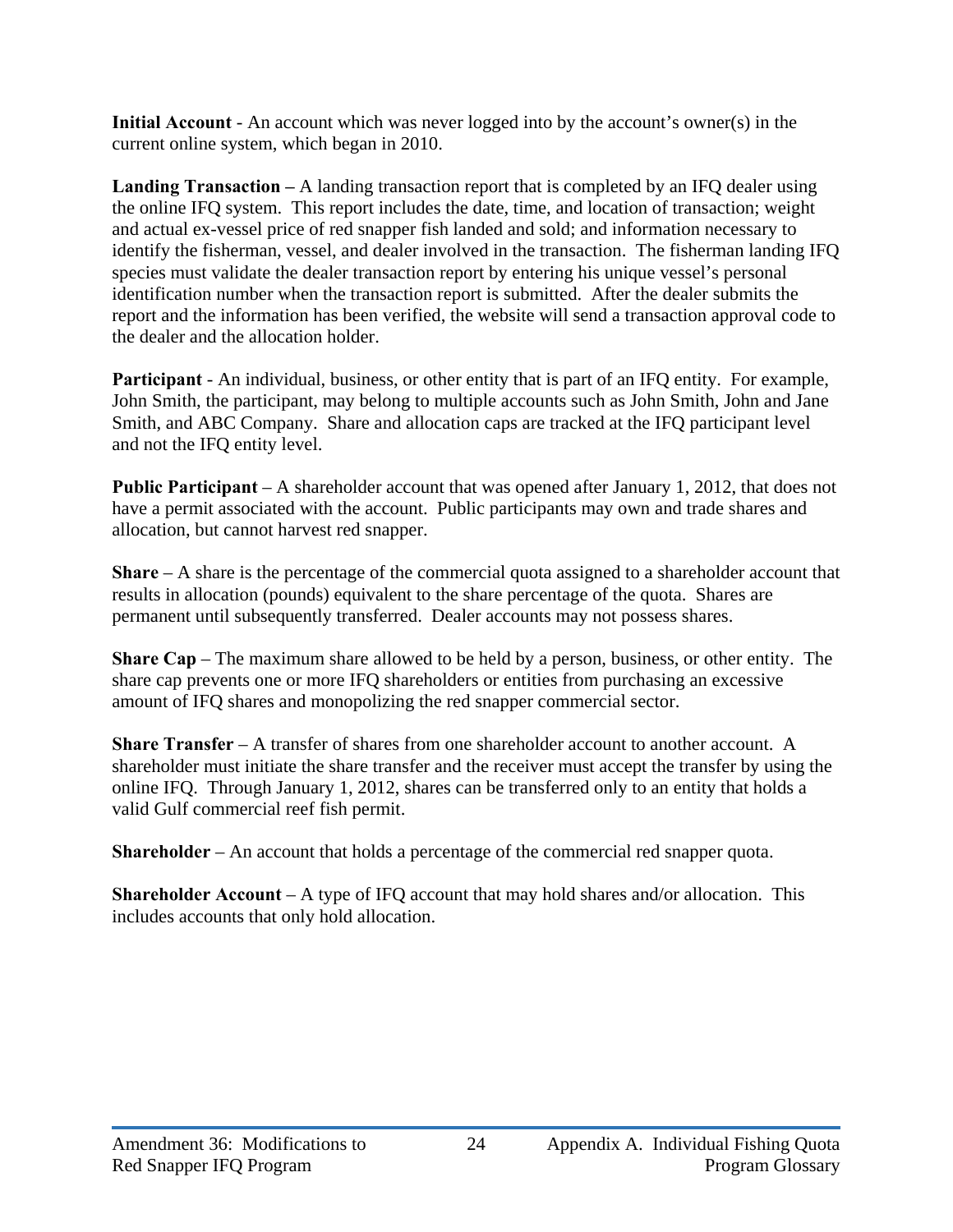# **APPENDIX B. AD HOC RED SNAPPER IFQ ADVISORY PANEL SUMMARY**

#### **Red Snapper IFQ Advisory Panel Meeting Summary Gulf Council Office Tampa, FL November 5-6, 2013**

In attendance Tom Adams Billy Archer Buddy Bradham Jason DeLaCruz Bob Gill John Graham Scott Hickman Chris Horton David Krebs Seth Macinko Jerry Rouyea Bob Spaeth Bill Tucker David Walker Mike Whitfield Troy Williamson Jim Zubrick

Council and Staff Doug Boyd Assane Diagne Ava Lasseter Karen Hoak Carrie Simmons Steven Atran

Other attendees Jim Clements Sue Gerhart Cathy Gill Buddy Guindon Stephen Holiman Peter Hood Mike Jepson Tony Lamberte Mara Levy Kristen McConnell Christina Package Jessica Stephen Melissa Thompson Donny Waters Wayne Werner

The meeting convened at 9 a.m. The AP appointed Bob Gill as Chair and Scott Hickman as Vice-chair. Assane Diagne reviewed the actions and preferred alternatives from Amendment 26, which established the Red Snapper IFQ program. Jessica Stephen summarized the IFQ program's 5-year review conclusions.

The AP then commented on the 5-year review. Overall, members felt that the program is working well and achieving its goals. The AP discussed whether the program goals should be modified or refined, and whether it is desirable to further reduce overcapacity. It was noted that fewer vessels than the existing fleet can harvest the entire commercial quota, but maximizing economic efficiency is not the goal of the fishery. Other potential goals could address new entrants to replace retiring fishermen, and minimizing discards.

The AP also discussed the 3% recovery fee, with some members wanting IFQ program participants to pay more, and other members pointing out that 3% is the maximum allowable under the Magnuson-Stevens Act, and that the recovery fee was never intended to pay for the program.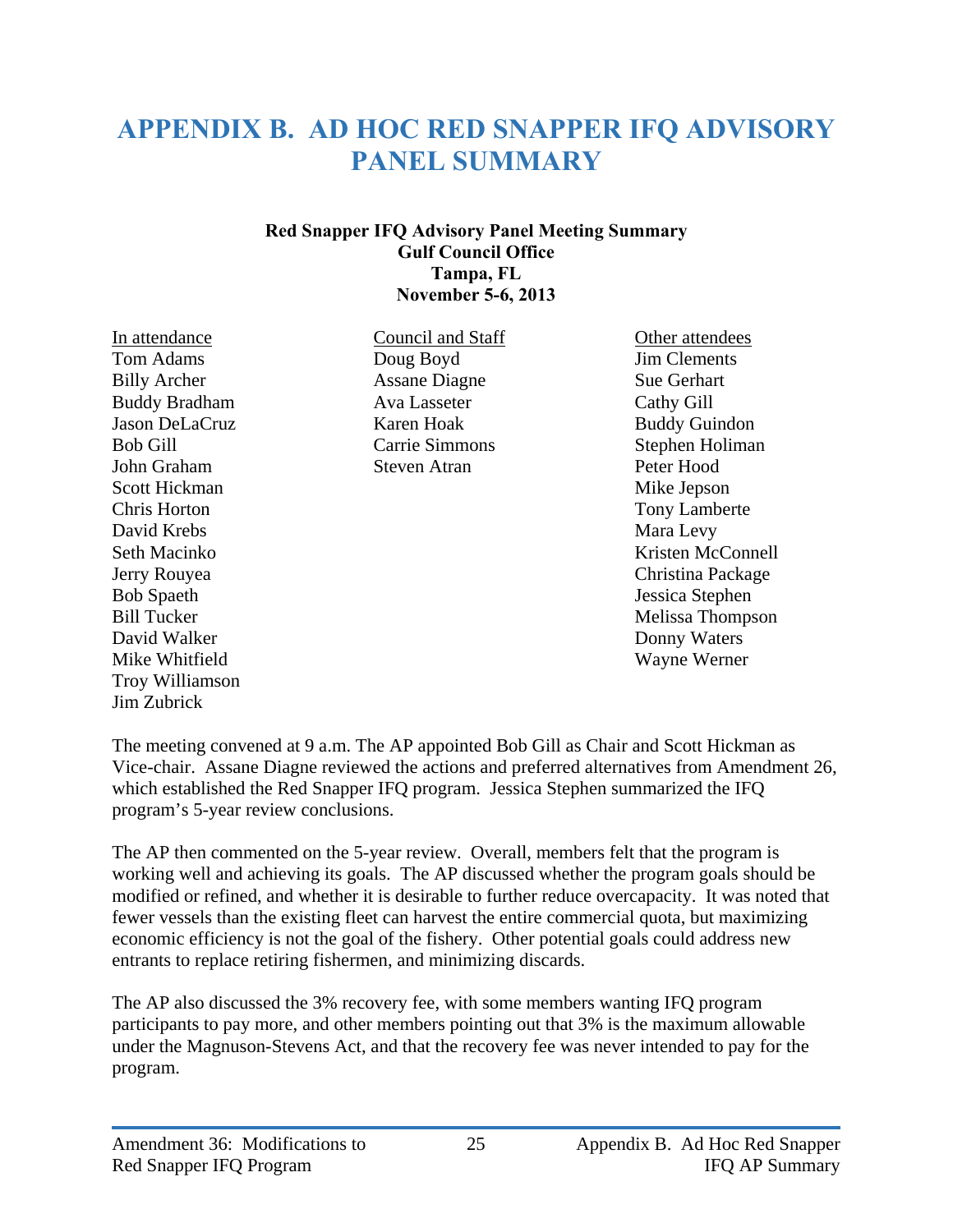Jessica Stephen reviewed the administrative changes NMFS is making to the IFQ programs and gave an overview of the IFQ program structure, to provide context and background information for members of the AP who are not familiar with the program. The AP then reviewed each of the actions from Reef Fish Amendment 26, which established the red snapper IFQ program.

The AP discussed the IFQ program duration and review requirements. Because red snapper is part of a multi-species fishery, members felt the red snapper IFQ program review should be aligned with other IFQ managed species, and passed the following motion:

# **Motion: That consideration be given to the future consolidation of the red snapper and the grouper/tilefish IFQ program reviews.**

Addressing ownership caps, AP members who are IFQ program participants explained that the existing 6% cap reflected the landings of a fleet owner, not an individual fisherman. There was discussion about IFQ shareholders who sell allocation but no longer fish, and concern that putting controls on the market-based system would affect the functioning of the program.

Concerning the eligibility requirements for the transfer of IFQ shares, the AP discussed IFQ shareowners who do not possess a reef fish permit. Some members felt it was important to distinguish the IFQ program as a tool to support the commercial industry rather than being an investment tool. The AP passed the following motion.

# **Motion: To restrict the future transfer of shares to only those individuals possessing a valid commercial reef fish permit.**

Mara Levy reviewed the legal issues and referendum requirements in the Magnuson-Stevens Act which pertain to IFQ programs. It would be necessary to define who would be included in any future referendum.

Following review of the amendment's actions, the AP discussed the conclusions from the red snapper IFQ program 5-year review. The AP noted that discards have decreased in some parts of the Gulf and increased in others. The AP expressed that a full retention fishery is ultimately the direction they need to go in the future, even though the transition has been painful in other regions and it may not be popular in the Gulf. The AP passed the following motion.

# **Motion: To recommend that the Council consider a regulatory full retention red snapper fishery, with no size limits.**

The AP then discussed whether enforcement should be increased at landing sites, and whether the number of approved landing sites should be decreased. No additional recommendations to the 5-year review were made.

The AP reviewed the objectives of the IFQ program. Members discussed the objective to reduce overcapacity, and what vessel capacity the industry should aim for. There has been redirected effort toward other reef fish species, and most vessels target multiple species, not red snapper alone. The AP discussed capping the price at which allocation could be leased, but expressed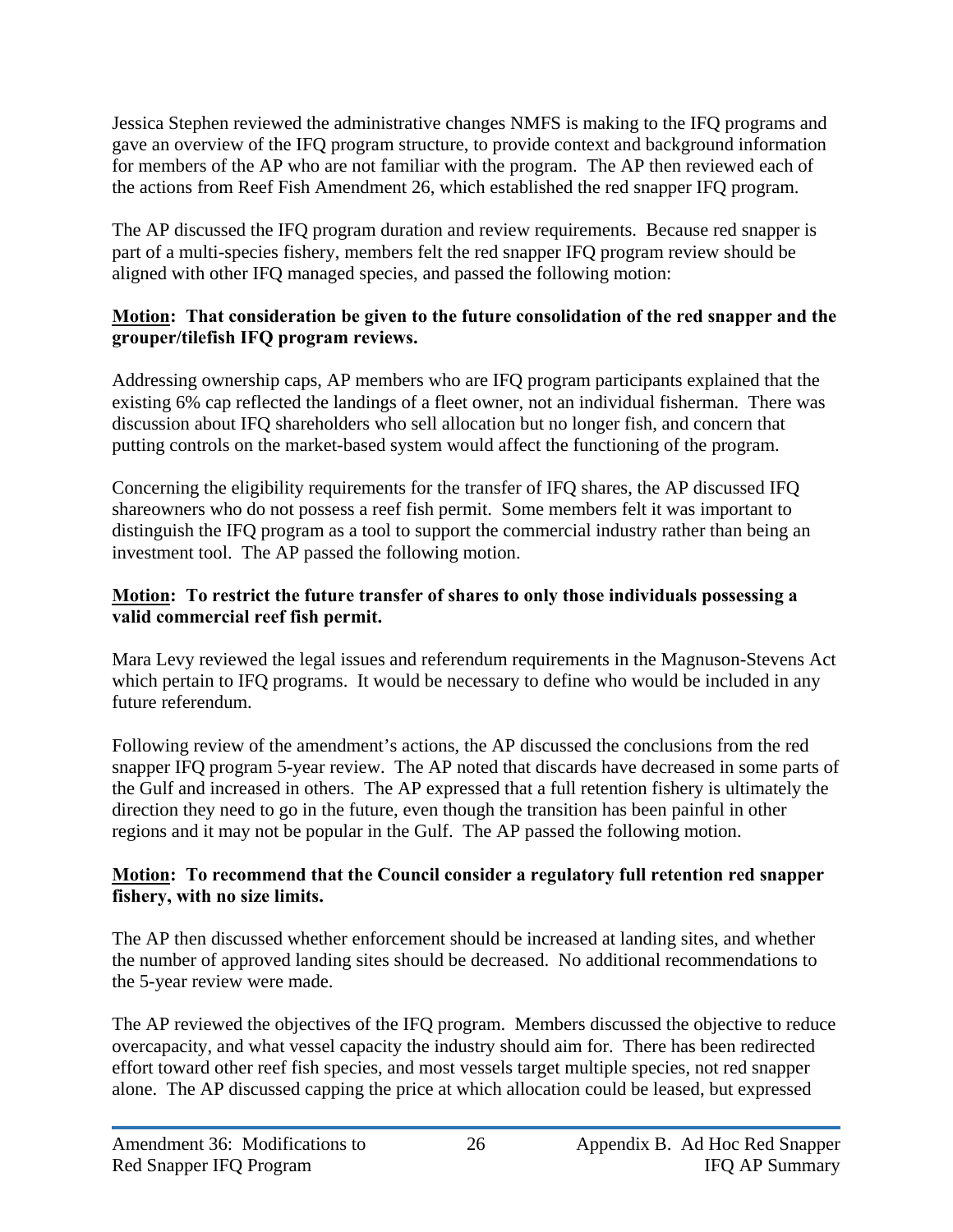concerns that shareowners would modify their behavior and use of allocation in ways unintended by the lease price cap. The AP discussed red snapper discards on vessels without sufficient allocation, and passed the following motion.

# **Motion: That the Council consider alternatives to allow a fisherman that does not have sufficient allocation to cover bycatch, to acquire the needed allocation prior to taking their next trip.**

Next, the AP discussed shares held in accounts that have never been activated, alongside the issue of how to procure quota to provide for discards and new entrants to the fishery. The AP considered developing a type of quota set-aside, and expressed the need for the industry to further discuss these issues. The following motions resulted from the discussion.

### **Motion: Allow redistribution of shares in accounts that have never been activated since 2010, if the accounts are not active by December 31, 2014.**

**Motion: That the Council establish a quota bank using the shares from the inactive accounts from the previous motion.** 

**Motion: That the shares from the previous motion be utilized for new entrants, to address discards, and to reduce bycatch.** 

### **Motion: The Council should develop a new ad hoc Advisory Panel, primarily of commercial red snapper stakeholders, to develop a plan to address new entrants' participation and bycatch, using future red snapper quota increases.**

The AP then reviewed the presentation on administrative changes to the IFQ program. The issues raised here mainly concerned the timing and feasibility of landings and required notifications. Currently, a vessel is required to land within a declared 30 minute window, which some members of the AP felt is too short. Recognizing that modifying the landing time window affects how long enforcement officials must wait at the landing site, the AP passed the following motion.

# **Motion: 1 hour window to land (e.g., if landing at 5 pm, could land any time between 5-6 pm).**

Another issue pertained to the required time limit for dealers to report landing transactions. Some members reported that the time requirement is too restrictive around holiday weekends. Jessica Stephen noted that even if the time period for the transaction was to be extended, fish may not be moved until the dealer submits the landing transaction. The AP then passed the following motion.

# **Motion: Offloading and landing transaction must occur within 72 hours of landing, excluding holidays and Sundays.**

Finally, the issue of offloading after hours was discussed, and the AP passed the following motion.